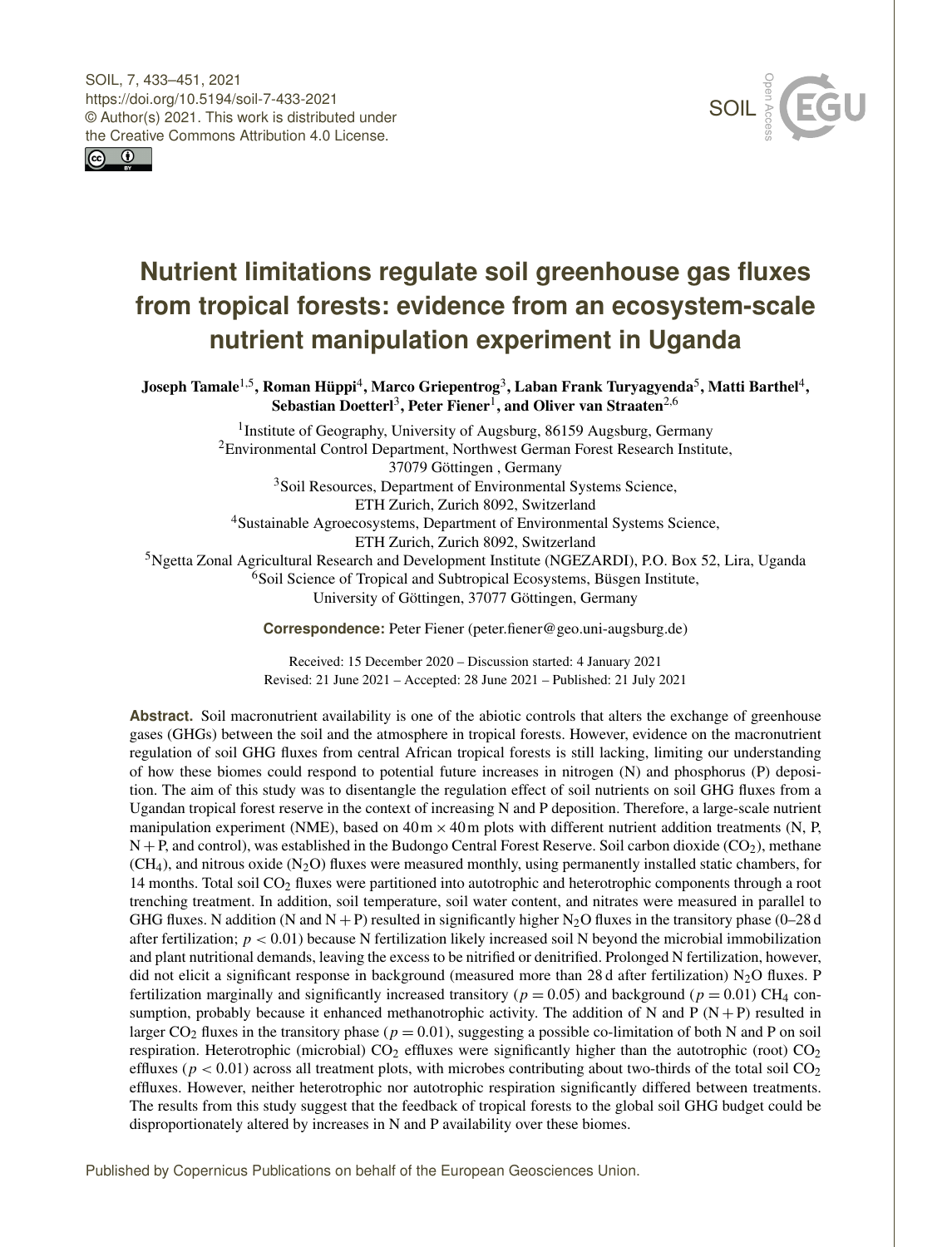## **1 Introduction**

Tropical forest soils play an important role in the Earth's radiative balance by sequestering and releasing significant amounts of carbon dioxide  $(CO<sub>2</sub>)$ , methane  $(CH<sub>4</sub>)$ , and nitrous oxide  $(N_2O;$  Mosier et al., 2004). It is estimated that tropical forest soils emit about  $1.3 \pm 0.3$  Tg N<sub>2</sub>O yr<sup>-1</sup> (Butterbach-Bahl et al., 2004), capture  $6.4$  Tg CH<sub>4</sub> yr<sup>-1</sup> (Dutaur and Verchot, 2007), sequester about 10 % of the total atmospheric  $CO<sub>2</sub>$  via photosynthesis, and account for about 30 % of the world's soil C stocks (Jobbágy and Jackson, 2000; Malhi and Phillips, 2004).

The rate and magnitude of the specific plant and soil microbial processes that produce  $(CO<sub>2</sub> -$  autotrophic and heterotrophic respiration;  $N_2O$  – denitrification and nitrification;  $CH<sub>4</sub>$  – enteric fermentation and methanogenesis) and consume  $(CO_2$  – photosynthesis;  $CH_4$  – oxidation) greenhouse gases (GHGs) in and at the soil–atmospheric interface are constrained by a multiplicity of biotic and abiotic controls (Mosier et al., 2004). These controls include vegetation communities (Veber et al., 2018), soil moisture (Sjögersten et al., 2018), soil temperature (Holland et al., 2000), geochemistry, given its control on microbial abundance (Gray et al., 2014) and soil organic carbon stabilization (Doetterl et al., 2015), and macronutrient availability (especially N and P; Oertel et al., 2016).

Macronutrient replenishment in undisturbed tropical forests is inherently via litter input (for both N and P; Tanner et al., 1998) and rock weathering (for P; Hedin et al., 2003) processes. However, the past 3 decades have seen an increase in the levels of N and P deposition over most tropical regions (including central Africa) due to widespread deforestation and biomass burning (Bauters et al., 2019; Galloway et al., 2004). Currently, the central African region receives about 18.5 kg N ha−<sup>1</sup> (Bauters et al., 2019) and 1.8–2.5 kg Pha<sup>-1</sup> (Tamatamah et al., 2005) each year due to high fire-derived N deposition (Bauters et al., 2019) and P-rich biomass aerosols (Barkley et al., 2019), respectively. Increased anthropogenic N and P deposition over tropical forest biomes disrupts ecosystem stoichiometric equilibrium, thereby affecting the biogeochemical cycling of N and P (Bauters et al., 2019) and the exchange of GHGs between the soil and atmosphere (Corre et al., 2014). One way of understanding how increases in N and P availability (for instance, through deposition) affect soil GHG fluxes from tropical forests is through large-scale nutrient manipulation experiments (NMEs). NMEs purposely use large doses of N and P (e.g., Cleveland and Townsend, 2006 –  $150 \text{ kg} \text{ N} \text{ ha}^{-1} \text{ yr}^{-1}$  and  $150 \text{ kg} \text{ P} \text{ ha}^{-1} \text{ yr}^{-1}$ ; Hall and Matson, 2003 – 100 kg N ha<sup>-1</sup> yr<sup>-1</sup> and 40 kg P ha<sup>-1</sup> yr<sup>-1</sup>) to simulate how future nutrient enrichment of tropical forests (through deposition) could affect soil GHG fluxes (among other ecosystem processes; Corre et al., 2010).

To date, several NMEs have been carried out across the tropics (e.g., Corre et al., 2010; Wei et al., 2008), and the outcome has been a consensus that the addition of N to an already N-rich tropical forest ecosystem results in increased N2O emissions (Corre et al., 2014; Martinson et al., 2013; Zhang et al., 2008). For N-rich forest ecosystems, an increase in available soil N beyond the microbial immobilization and plant nutritional demands results in the excess being nitrified or (and) denitrified by soil microbes (Corre et al., 2014). However, several studies suggest that the increased availability of N not only reduces fine root biomass but also curtails microbial activity, leading to reduced autotrophic (Cusack et al., 2011) and heterotrophic respiration (Chen et al., 2010; DeForest et al., 2006; Koehler et al., 2009a), respectively. Notably, there are varying results on how N addition affects CH<sup>4</sup> uptake from tropical forest soils. For instance, Veldkamp et al. (2013) found no effect of N on  $CH_4$  uptake, while Du et al. (2019) measured reduced CH<sub>4</sub> consumption following the addition of N to a tropical forest, with the latter study suggesting an inhibitory effect of N on CH<sub>4</sub> uptake (Bodelier and Steenbergh, 2014; Seghers et al., 2003; Zhang et al., 2011). Aronson and Helliker (2010) argue that the observed differences in the measured CH<sup>4</sup> fluxes in the two separate studies were likely due to the different amounts of N added in the respective experimental setups. They argued that low amounts of N stimulate  $CH_4$  uptake, while high amounts inhibit it.

With respect to P, it has been shown that P availability opens up the N cycle by stimulating soil organic matter mineralization, releasing excess N for soil nitrification or (both) denitrification processes (Mori et al., 2010). It is also urged that P availability has a positive effect on both autotrophic and heterotrophic components of soil respiration (Mori et al., 2013). P not only stimulates fine root growth (Chen et al., 2010) but also regulates organic matter decomposition (Mori et al., 2018). However, studies elucidating the P limitation of organic matter decomposition in the P-deficient tropics remain rare, and even the few available studies on the regulation effect of P on leaf litter mass loss rates are inconclusive (Cleveland and Townsend, 2006). This might explain why contrasting results were reported from two similar experiments carried out on P-depleted soils in Hawaii (Hobbie and Vitousek, 2000) and the Brazilian Amazon (McGroddy et al., 2008). Hobbie and Vitousek (2000) reported an increase in the litter mass loss rate, while McGroddy et al. (2008) did not detect any change, suggesting that the relationship between P availability and organic matter decomposition is complex (Cleveland and Townsend, 2006). Similarly, the literature on the interaction between N and P in regulating  $CH<sub>4</sub>$  fluxes from tropical forests remains limited.

Despite the recognition that N and P affect soil GHG fluxes, and the fact that tropical forest ecosystems could subtly respond to potential future increases in N and P deposition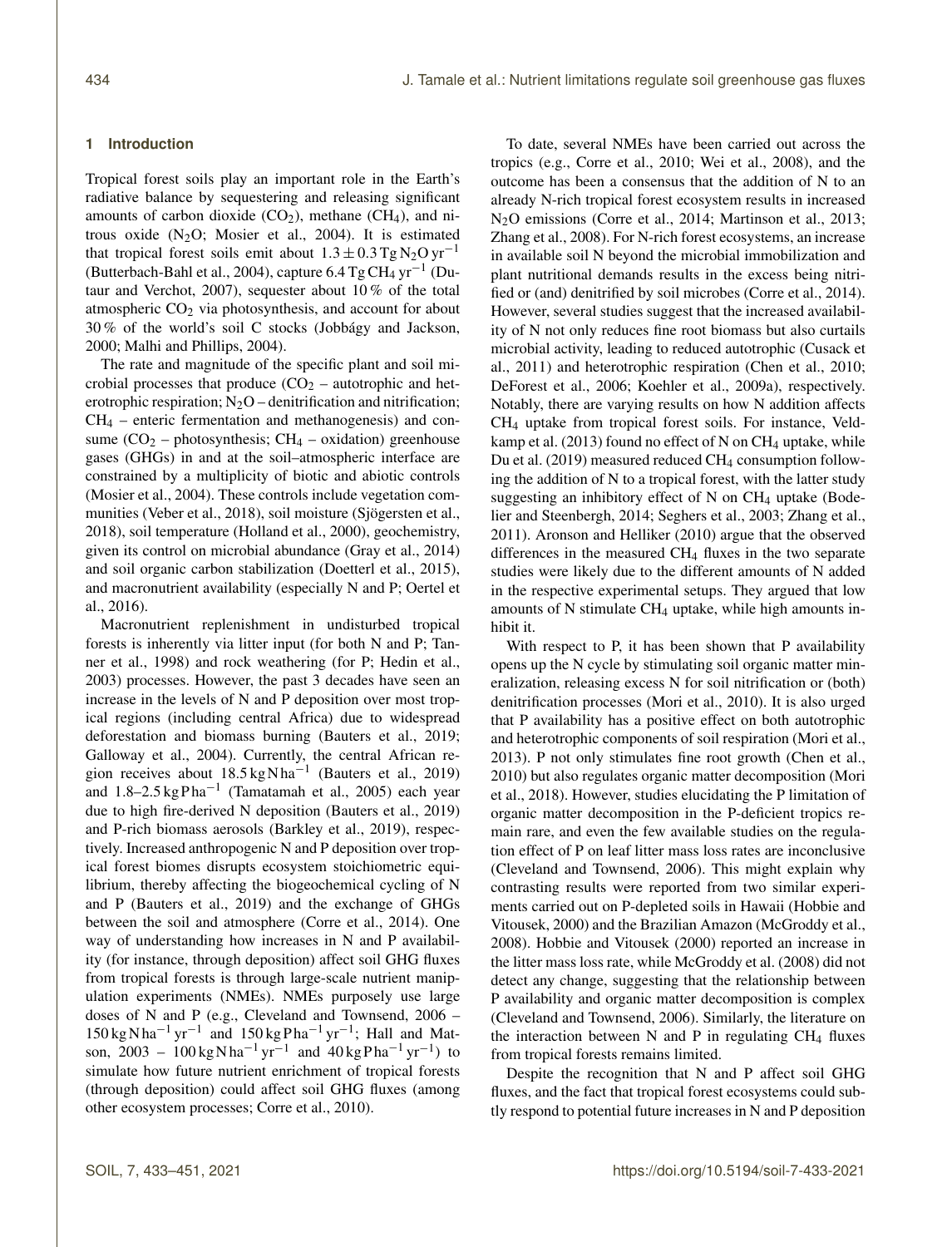(Bobbink et al., 2010; Li et al., 2006), the magnitude and direction of this response remains unclear for African tropical forests. To date, only a handful of NMEs focusing on tropical forests response to shifts in ecosystem N and P dynamics have been carried out. Of these studies, just a few included both N and P treatments in their experimental setups (e.g., Corre et al., 2014). Yet, P deficiency typical of tropical soils can have direct impacts on ecosystem biomass production if the limitation is lifted (John et al., 2007). Furthermore, nearly all the studies conducted in (sub-)tropical forest ecosystems were, so far, concentrated in China (Jiang et al. 2016; Yan et al., 2008; Zheng et al., 2016), Central America (Corre et al., 2014; Koehler et al., 2009a; Matson et al., 2014), and South America (Martinson et al., 2013; Müller et al., 2015; Wolf et al., 2011).

Unfortunately, no single controlled experiment has simulated the effects of elevated soil nutrient inputs on soil greenhouse gas fluxes from African tropical forests, despite the projected increase in N and P deposition over these biomes (Galloway et al., 2004) and the fact that they represent a significant proportion of global tropical forests (27 %; Saatchi et al., 2011). It was for this reason that a replicated, completely randomized NME was established in a Ugandan tropical forest reserve to investigate the role N and P have in regulating soil GHG fluxes in the context of changing N and P deposition rates over the tropics. In the following, it was hypothesized that:

- 1. the addition of N or  $N + P$  to a tropical forest ecosystem would result in increased  $N_2O$  emissions coming from the excess availability of bio-available N beyond microbial immobilization and plant N demands, decreased CH<sup>4</sup> uptake due to negative effects of N addition on soil methanotrophs, and reduced  $CO<sub>2</sub>$  effluxes largely attributed to reduction in both root and microbial respiration upon the addition of N;
- 2. the addition of P to a tropical forest ecosystem would stimulate the release of N from soil organic matter and, consequently, lead to increased  $N_2O$  emissions, higher  $CO<sub>2</sub>$  effluxes linked to increased root activity and decomposition of soil organic matter, and increased CH<sup>4</sup> uptake due to stimulation of methanotrophic activity.

# **2 Materials and methods**

## 2.1 Study site description

The study was conducted in the Budongo Central Forest Reserve, a semi-deciduous tropical forest, located in the northwestern part of Uganda (1°44'28.4" N, 31°32'11.0" E). The forest reserve spans over  $825 \text{ km}^2$  and is extensively diverse with respect to forest communities, with *Cynometra alexandri, Chrysophyllum albidum, Maesopsis eminii*, and *Diospyros abyssinica* as the dominant tree species (Eggeling, 1947). The long-term mean annual temperature and precipitation over the study area is 25 ◦C and 1700 mm, respectively (Lukwago et al., 2020). Rainfall is distributed into two rainy seasons (i.e., March to May and August to November) punctuated by a strong dry season (December to February) and a weak dry season (June to July; Lukwago et al., 2020). It is worth noting that the amount of rainfall received during the field campaign (2385 mm; Fig. 2d) was higher than the long-term mean annual precipitation for this region. The weather data for the experiment period were obtained from a climatic station installed at the Budongo Conservation Field station (2 km northwest of the study site) and was beneficial for understanding how precipitation constrained soil greenhouse gas fluxes given its direct control on water filled pore space. The soils at the experimental site are highly weathered, are classified as Lixisols (IUSS Working Group WRB, 2014), and are developed on a Precambrian gneissicgranulitic basement complex (van Straaten, 1976).

## 2.2 Experimental design

The study was conducted within the framework of a running nutrient manipulation experiment (NME). The NME study used a completely randomized design to investigate how the three macronutrients (applied individually as nitrogen, phosphorus, and potassium and in all possible combinations, i.e.,  $N + P$ ,  $N + K$ ,  $P + K$ , and  $N + P + K$ , as treatments) constrained key ecosystem processes (particularly nutrient cycling and net primary productivity) in comparison to the unamended control. Each of the eight treatments was replicated four times (hence,  $n = 32$  plots; eight treatments  $\times$  four replications). While the NME included a K treatment, the soil GHG flux study (the basis for this paper) was conducted on the N, P and  $N + P$  (combination of N and P) plots and compared to the untreated control plots  $(n = 16)$ . Only N and P (among nutrient addition plots) were exclusively considered for soil GHG flux measurements because their availability has been shown to limit soil greenhouse gas fluxes from tropical forest biomes. Each treatment plot measured  $40 \text{ m} \times 40 \text{ m}$  in size but measurements were conducted in the inner measurement core  $(30 \text{ m} \times 30 \text{ m})$  to avoid boundary effects. A spacing of at least 40 m between experimental plots was ensured to prevent spillover of applied nutrients from the neighboring plots. In order to elicit an ecosystem response, N was applied at a rate of  $125 \text{ kg} \text{N} \text{h} \text{a}^{-1} \text{ yr}^{-1}$ , in the form of urea ( $(NH<sub>2</sub>)<sub>2</sub>CO$ ), and P at 50 kg Pha<sup>-1</sup> yr<sup>-1</sup>, as triple superphosphate  $(Ca(H_2PO_4)_2)$ . The types of fertilizers and application rates used in this study were identical to those used in the Wright et al. (2011) NME. The fertilizer was applied by hand and in four split dozes every year. Specifically,  $31.3 \text{ kg} \text{N} \text{h} \text{a}^{-1}$  and  $12.5 \text{ kg} \text{P} \text{h} \text{a}^{-1}$  were applied to the plots of the NME every 3 months between May 2018 and June 2020.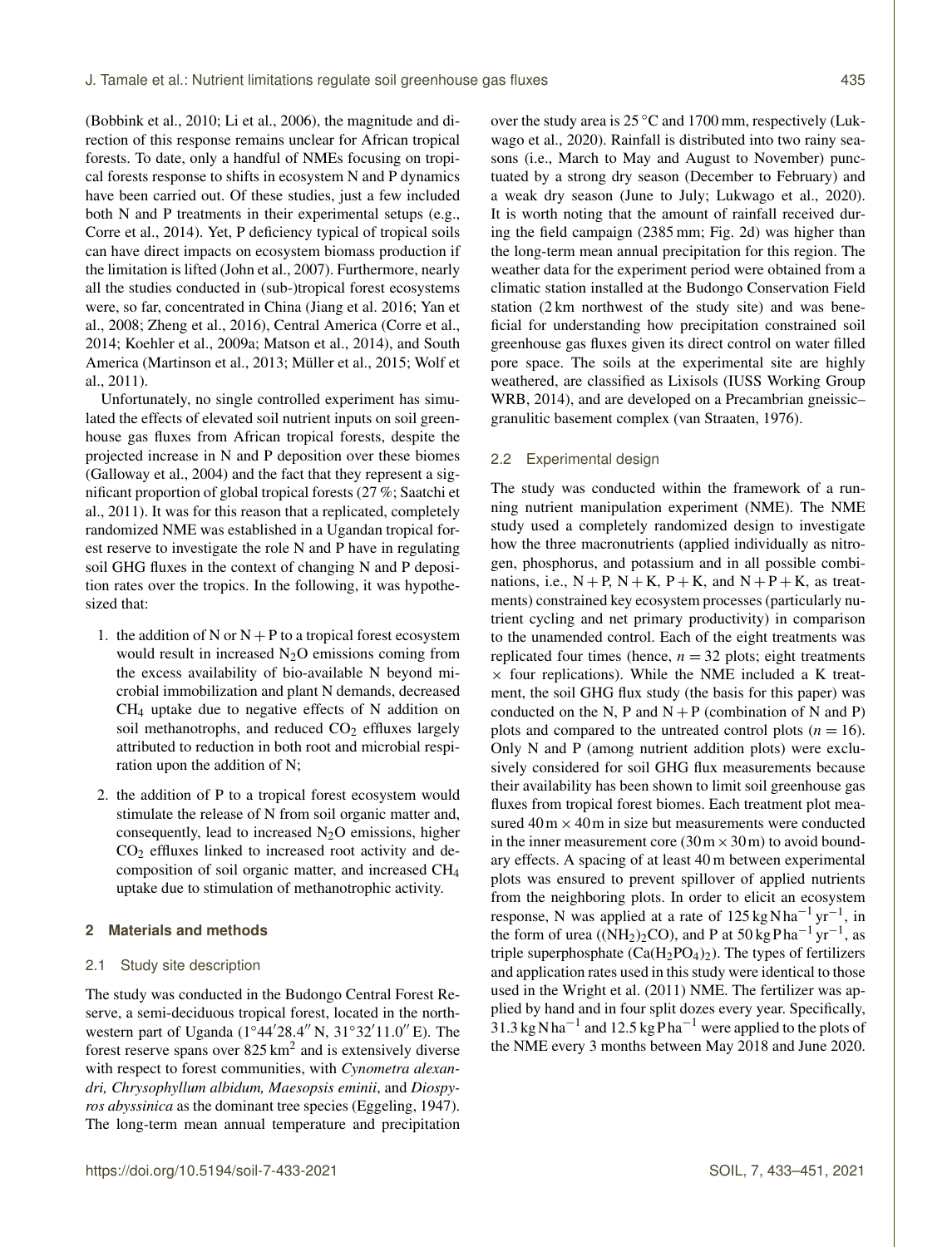#### 2.3 Baseline soil physico-biochemical characterization

Prior to the first fertilizer application, soil samples were taken from all the treatment plots of the NME (for the top soils) and from the close proximity of the NME (for deeper soil layers) for baseline soil physico-biochemical analyses. The analyses included texture, bulk density, soil pH, total soil organic carbon (TOC) stocks, total nitrogen stocks, C/ N ratio, exchangeable bases, effective cation exchange capacity (ECEC), and Bray-extractable P. For the top soils (0–10 cm depth), soil monoliths  $(20 \text{cm}(L) \times 20 \text{cm}(W) \times 10 \text{cm}(D))$ were carefully taken from 10 different locations within each plot of the NME ( $n = 32$  plots) using a spade. For deeper soil layers (0–30 and 30–50 cm), samples were obtained outside the established NME plots in order to minimize modifications to the microenvironment inside the NME plots. Deeper soil sampling was done during a reconnaissance survey conducted at approximately 500 m from the current location of the NME site. During the reconnaissance survey, 16 plots  $(n = 16)$  were established and samples were taken from five different locations in each plot for every depth interval (i.e., 0–30 and 30–50 cm) using an auger (diameter  $= 30$  mm). The samples from the same depth within each plot were mixed thoroughly in a basin, and about 500 g of the homogenized samples were sent to the soils laboratory of the University of Göttingen, Germany, for analysis. Soil texture was determined using a Bouyoucos hydrometer. Soil pH was determined in a 1 : 2.5 (soil water) suspension. Soil bulk density for every depth in each plot was calculated from the mass of oven-dried soil (at 105 ◦C for 48 h) and the volume of the Kopecky ring (volume  $= 251 \text{ cm}^3$ ) used in collecting the soil sample. Note that soil bulk density was corrected for stone content. The soils were tested for the presence of inorganic carbon (IC) using dilute hydrochloric acid and were found to be devoid of any IC. Hence, TOC and N were determined using a CN elemental analyzer (vario EL cube; Elementar Analysis Systems GmbH, Hanau, Germany) and stocks were later calculated from bulk density measurements. Exchangeable base cations (Ca, Mg, K, Na, and Al) and ECEC were determined on the 1–2 mm Earth fraction of the collected soil samples.

# 2.4 Soil greenhouse gas fluxes and soil environmental control measurements

Soil  $CO<sub>2</sub>$ , CH<sub>4</sub> and N<sub>2</sub>O fluxes were measured monthly over a period of 14 months (May 2019 to June 2020). In every replicate plot's inner measurement core, four chamber bases (fabricated from a 250 mm PN10 PVC pipe and each with an area equal to  $0.044 \text{ m}^2$  and volume equal to about 12 L) were randomly installed at the soil surface to a depth of about 0.03 m. Installation of chamber bases was done at the beginning of April 2019, a month prior to the GHG flux measurements, and chamber bases remained permanently in place for the entire measurement period. Litter was not removed from the chambers. However, all the chamber bases were always maintained to be vegetation free throughout the gas sampling period in order to avoid measuring plant night respiration during chamber closure. On the sampling day, chamber bases were covered with vented polyvinyl hoods fitted with sampling ports. A pooled gas sample was then obtained every 3, 13, 23, and 33 min using an airtight Luer lock syringe, following the pooling approach described in detail by Arias-Navarro et al. (2013). The 33 min maximum chamber closure period used in this study was well under the threshold recommended by Pavelka et al. (2018) but comparable to other tropical GHG flux studies (e.g., Corre et al., 2010; Koehler et al., 2009a; Matson et al., 2017). To check if the pooling worked correctly, both the pooled and unpooled (an average of four individual chamber measurements) samples were taken for the month of February 2020 for analysis. Both methods produced very comparable results (Fig. A1). Soil GHG fluxes were always measured between 09:00 and 16:00 EAT throughout the entire study period, while, for each measurement day, the sequence of plots to be measured was randomly chosen. Together with the very low diurnal variability in air  $(0.6 \pm 0.04 \degree C;$  mean  $\pm$  SE) and soil (0.2  $\pm$  0.03 °C; mean  $\pm$  SE) temperatures at this tropical forest site, the time of the measurement of individual gas chambers should, if at all, only have a minimal effect on the measured gas fluxes. All collected gas samples were stored in Labco exetainers (Labco Limited, Lempeter, UK) with screw-on plastic caps fitted with Labco gray chlorobutyl septum because these exetainers have been demonstrated to remain airtight for periods spanning up to 6 months (Hassler et al., 2015). Additionally, all the plastic caps were screwed on to the exetainers by hand and quarter turned prior to sampling to ensure that they were airtight (Pavelka et al., 2018). All the gas-filled exetainers were shipped to the Department of Environmental Systems Science, ETH Zürich, Switzerland, for analysis using a gas chromatograph (GC; SCION 456-GC; Bruker, Germany) within a period of 4 months from sampling. The GC was equipped with an electron capture detector  $(N_2O)$ , flame ionization detector  $(CH_4)$ , thermal conductivity detector  $(CO_2)$ , and auto-sampler. GC concentrations of the individual gas species of interest  $(CO<sub>2</sub>, CH<sub>4</sub>$  and  $N_2$ O) were then calculated by comparing the peak areas of the measured samples to the respective peak areas of a suite of standard gas samples. Next, flux rates of individual gases at the soil–atmosphere interface were calculated based on either linear increase or decrease in gas concentrations during chamber closure, following Eq. (1) in Butterbach-Bahl et al. (2011).

$$
GHG_{\text{flux}} = \frac{V_{\text{ch}} \times GHG_{\text{m}} \times S \times 10^6 \times 60}{A_{\text{ch}} \times GHG_{\text{v}} \times 10^9},\tag{1}
$$

where  $GHG_{flux}$  is given as a positive flux to the atmosphere or a negative flux into the soil (micrograms per square meters per hour; hereafter  $\mu$ g m<sup>-2</sup> h<sup>-1</sup>),  $V_{ch}$  is the chamber volume (cubic meters),  $GHG<sub>m</sub>$  is the molar mass of the different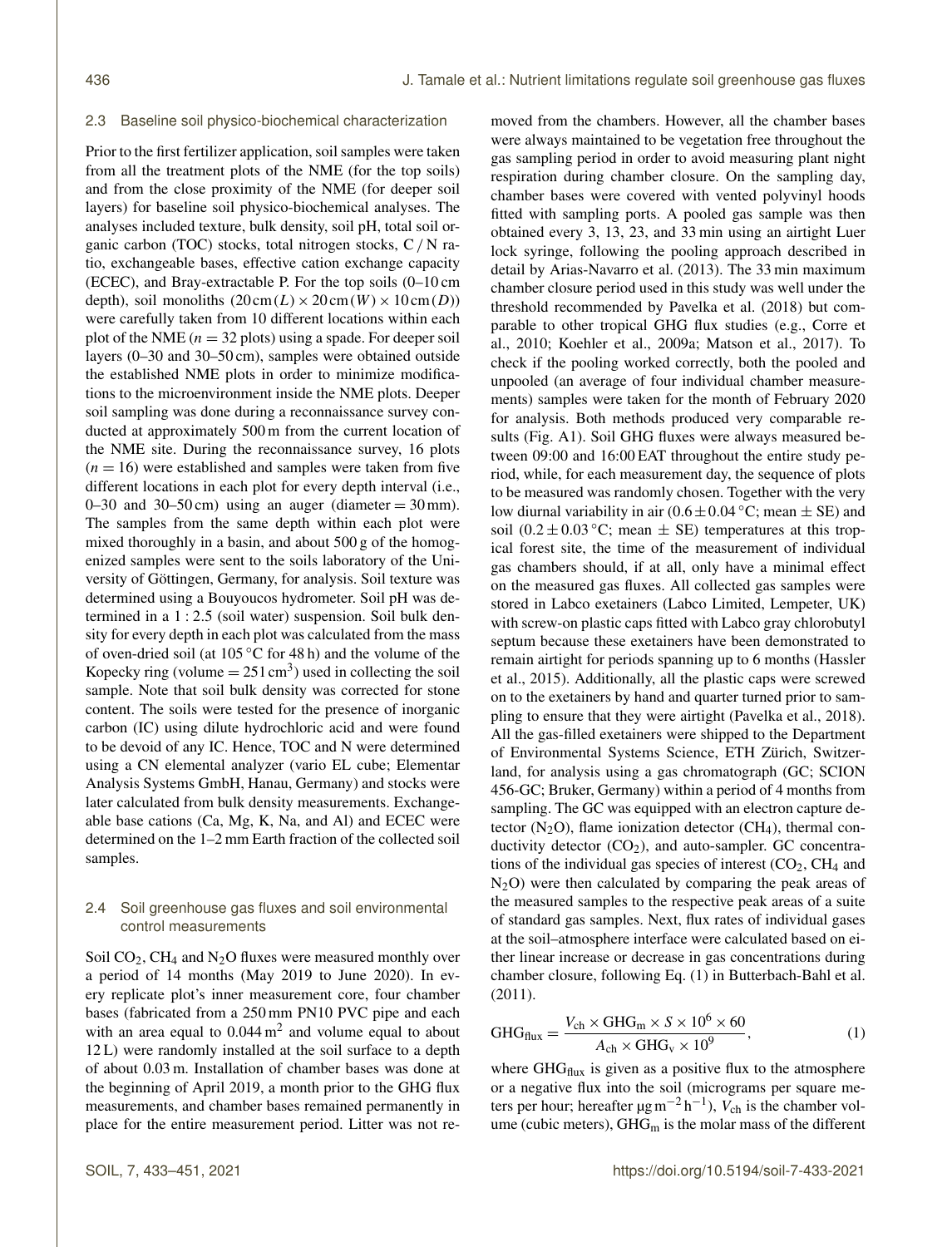gases (grams per mole; hereafter  $g \mod^{-1}$ ), S is the slope of a linear regression calculated based on the increase or decrease in gas concentrations during chamber closure (parts per million per minute),  $A_{ch}$  is the chamber ground area (square meters), and  $GHG_v$  is the molar volume of the different gases (cubic meters per mole; hereafter  $m^3$  mol<sup>-1</sup>). Note that the constants  $10^6$ ,  $10^9$ , and 60 were used to convert grams into micrograms, parts per million into cubic meters, and minutes into hours.  $GHG_v$  was adjusted to air temperature and pressure in the field using ideal gas law, following Eq. (2):

$$
GHG_v = 0.02241 \times \frac{273.15 + T_f}{273.15} \times \frac{P_f}{P_s},
$$
 (2)

where  $T_f$  is the air temperature (degrees Celsius) and  $P_f$  is the pressure (Pascal) at the field site, while  $P_s$  is the pressure at sea level (Pascal). As a quality check, the linearity of the  $CO<sub>2</sub>$ increase during chamber closure was inspected by comparing the  $CO<sub>2</sub>$  concentrations (of each chamber measurement) with time since chamber closure and, thereafter, determining the goodness of fit for the linear regression model  $(R^2)$ . The  $R^2$ for all the measurements was  $0.992 \pm 0.001$  (mean  $\pm$  SE). Additionally, the measured gas concentrations from the GC were checked against the standards and the GC's minimum detection limit to ensure that the changes in gas concentrations during chamber closure were well above its minimum detection limit.

In parallel to gas flux measurements, soil environmental controls, particularly soil temperature, volumetric water content, and soil mineral nitrogen (ammonium  $-NH_4$ <sup>+</sup>; nitrate  $– NO<sub>3</sub><sup>–</sup>$ ), were measured. Soil temperature and volumetric water content were determined at  $0.05$  m soil depth adjacent to each of the four installed chamber bases per replicate plot. A digital thermometer (Greisinger GMH 3230; GHM Messtechnik GmbH Standort Greisinger, Germany) fitted with an insertion probe and a calibrated ML3 ThetaProbe soil moisture sensor (Delta-T Devices Ltd, United Kingdom) were used to determine soil temperature and soil volumetric water content, respectively. Soil mineral nitrogen was determined by obtaining a soil sample in a Kopecky ring at 0.05 m depth (from the soil surface) and 1 m distance from each of the installed chamber per replicate plot. The obtained soil samples (from each replicate plot) were pooled together and thoroughly mixed. Next, 100 and 150 g of the pooled soil samples were extracted with 100 and 600 mL CaCl<sub>2</sub> solution to determine  $NO_3^-$  and  $NH_4^+$  concentrations, respectively, using the RQflex® 10 reflectometer. The RQflex® 10 reflectometer is part of the Reflectoquant®system comprising a reflectometer, a batch-specific barcode, and test strips. The test strips used in this study had a 3–90 and 0.2–7 mg L<sup>-1</sup> detection range for nitrates  $(NO<sub>3</sub>-N)$  and ammonium  $(NH<sub>4</sub>-N)$ , respectively.

To understand the contribution of autotrophic (root) and heterotrophic (microbial) sources to total soil respiration, a trenching treatment was done in all the plots, following the protocol of Wang and Yang (2007). Prior to trenching, root biomass distribution with depth was determined in order to establish where most roots were located. Root biomass estimation involved digging three profile pits measuring  $1 m(L) \times 1 m(W) \times 1.1 m(D)$  at the forest site. In every pit, 10 soil monoliths (each measuring  $20 \text{cm}(L) \times 20 \text{cm}(W)$ ) were carefully cut out (using a spade and hoe), following a 10 cm depth interval from the surface down to 1 m. The soil monoliths were thoroughly washed to isolate the roots from the bulk soil. The root samples were oven-dried at 60 ◦C for 48 h and weighed to determine the root biomass per depth increment. The root biomass for each depth interval was calculated as the mean of the root biomass from the three pits for that interval. It was established that over 90 % of the roots were within the top 0.60 m of the soil profile. Therefore, a circular trench (about 0.60 m in diameter) was dug to a depth of about 0.60 m at the center of all the plots, thereby creating a soil mass free of roots. All the trenches were lined with a heavy-duty plastic sheet to prevent roots from growing back into the trenched soil mass. The trenched soil mass and the proximally neighboring untrenched (reference) zone (about 1 m apart) were, respectively, installed with a chamber base. Both the trenched and reference chamber bases had a design (area equal to  $0.044 \text{ m}^2$  and volume equal to about 12 L) identical to the one used in the NME soil GHG flux study. The installed chamber bases were left standing for 6 months before the first measurements began in November 2019. This ensured that a large proportion of the cut roots in the trenched soil mass decomposed before the start of the  $CO<sub>2</sub>$  measurements.  $CO<sub>2</sub>$  measurements were conducted monthly for a period of 4 months (starting in November 2019 and ending in February 2020). The selected measurement time window represented the transition between the wet season and the long dry season, allowing us to capture how soil moisture constrained the different soil  $CO<sub>2</sub>$  efflux sources. After the completion of the flux measurements, root coring was done to a depth of  $0.30$  m at two locations directly adjacent to both the trenched and untrenched chambers in order to determine if the trenching approach was effective in reducing the amount of living root biomass in the trenched zone. It was established that there was a 73 % and 63 % reduction in fine root biomass and coarse root biomass, respectively, in the trenched zone in comparison to the reference zone. Heterotrophic (microbial) respiration was equal to the  $CO<sub>2</sub>$ effluxes from the trenched chamber, while autotrophic (root) respiration was the difference between  $CO<sub>2</sub>$  effluxes from the reference and trenched chambers.

## 2.5 Statistical analysis

Prior to statistical analysis, transitory  $N_2O$  fluxes from N addition plots (N and  $N + P$ ) were detrended to compensate for the absence of frequent measurements immediately after fertilization coming from sampling GHGs monthly. Detrending involved using a lognormal fit between the measured  $N_2O$ fluxes and time since fertilization (until day 42), and this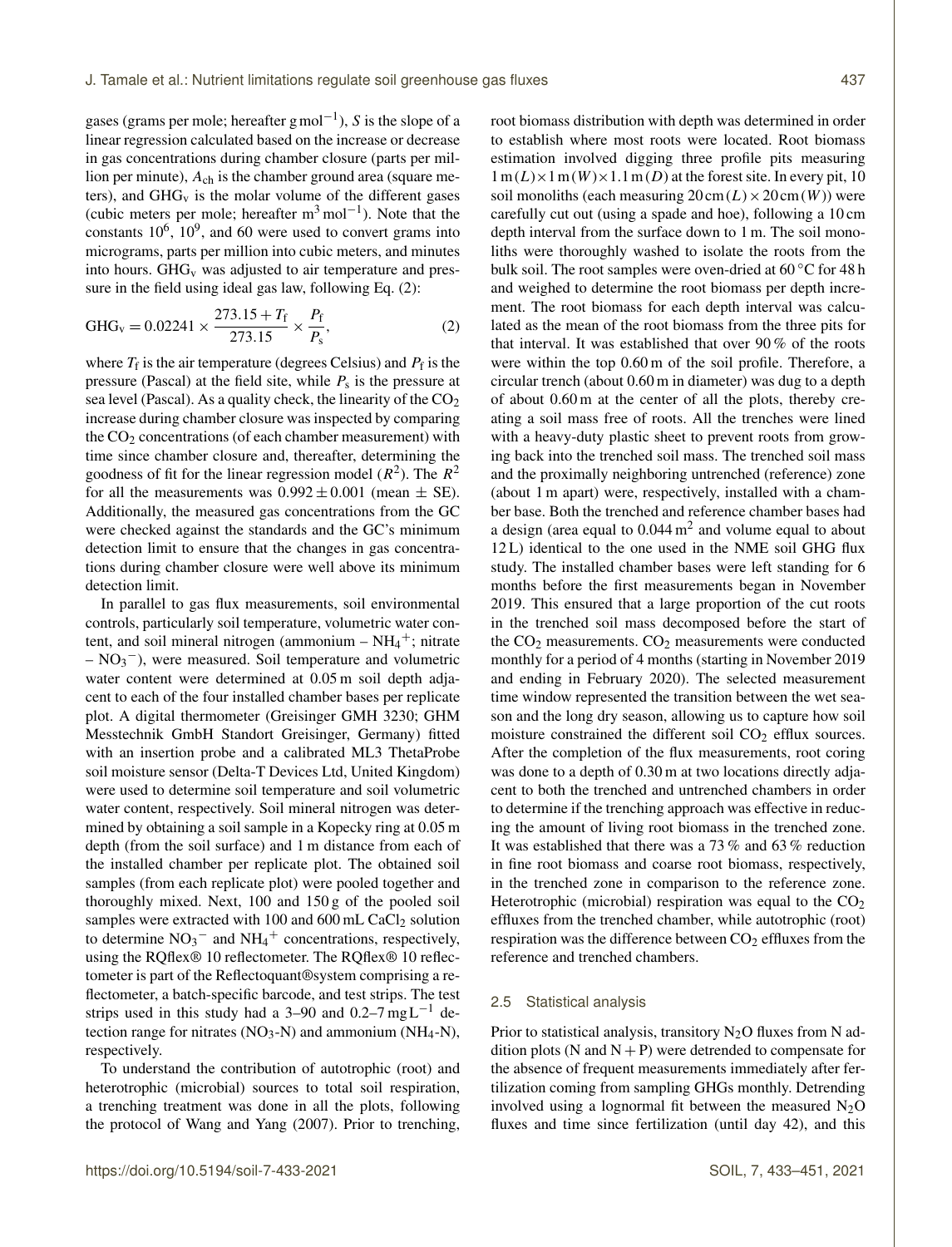explained 43 % of the observed variability in the N<sub>2</sub>O data during the transitory phase ( $p < 0.05$ ). Additionally, GHG flux and soil environmental control data were aggregated based on seasons (wet and dry) and phases (transitory  $-0$ – 28 d from the date of fertilization; background – more than 28 d after fertilization). Furthermore, despite monitoring soil  $NO<sub>3</sub><sup>-</sup>$  and  $NH<sub>4</sub><sup>+</sup>$  contents on a monthly basis throughout the measurement period, only the soil  $NO<sub>3</sub><sup>-</sup>$  data set was used in the analysis because soil  $NH_4$ <sup>+</sup> was mostly low and often below the detection limit of the reflectometer at majority of the sampling time points.

Data were checked for normality and homogeneity of variance (homoscedasticity) across treatment groups, seasons, and phases before implementing parametric tests (i.e., linear mixed effects models – LMEMs; one-way analysis of variance – ANOVA). Normality of the respective data was inspected by using diagnostic plots (histograms and quantile– quantile plots) and the Shapiro–Wilk normality test, while heteroscedasticity was determined with the Levene test and by inspecting residual plots of fitted values. In the case of heteroscedasticity and non-normal distribution of the data, either a logarithmic or a Tukey transformation was applied on the data set. However, if the normality of the data and homogeneity of variance were not restored by the transformations, an equivalent nonparametric statistical test was selected. The Spearman's correlation coefficient test was used to check the relationship between the measured background soil GHG fluxes and soil environmental controls.

To determine the differences in mean soil GHG fluxes between treatments, a one-way ANOVA test was used with GHG species and treatments included in the model as response and predictor variables, respectively. In order to determine the effect of the added nutrients on soil GHG fluxes  $(CO_2, CH_4, and N_2O)$ , soil  $CO_2$  sources (heterotrophic and autotrophic), and soil environmental controls (waterfilled pore space, soil temperature, and nitrates), LMEMs were employed. LMEMs effectively deal with temporal pseudo-replication (coming from repeated measurements) and, hence, safeguard against inflation of the degrees of freedom, which would significantly compromise the power of the statistical test. Added nutrients (treatments), seasons (wet and dry),  $CO<sub>2</sub>$  sources (autotrophic and heterotrophic), and phases (transitory and background) were included in the LMEMs as fixed effects, while sampling days and replicate plots were included as random effects. Some of the LMEMs were extended to either include a variance function (to account for variation in the response variable per level of the fixed effect), a first-order temporal autoregressive process (to control for correlation between closely spaced measurements in time), or both. The extensions were included in the LMEMs on the premise that they improved the relative goodness of model fit based on Akaike information criterion (AIC).

All the statistical data analyses were performed using R 3.6.3 (R Development Core Team, 2019). Specifically, nlme and car packages were employed to run LMEMs and one-way ANOVA tests, respectively. Throughout the paper, statistical significance in all the tests was inferred if  $p \leq$ 0.05, and annual soil GHG fluxes were estimated through a trapezoidal interpolation on the measured monthly soil GHG fluxes.

## **3 Results**

## 3.1 Soil physico-chemical characteristics, water filled pore space, soil temperature, and nitrates

Soil characteristics did not significantly differ across plots; hence, the parameters presented in Table 1 represent the soil physico-chemical characteristic for the NME site.

The soils have a high bulk density (specifically, 10– 30 cm), slightly acidic pH, sandy texture, relatively high effective cation exchange capacity (ECEC), high base saturation (dominated by Ca and Mg), low level of plant-available phosphorus, and low C/N (Table 1). The water-filled pore space (WFPS) was significantly higher in the wet season (March to December;  $55 \pm 1.0\%$ ) compared to the dry season (January to February;  $43 \pm 1.7$  %; Figs. 1a and 2a;  $p < 0.01$ ). WFPS was higher in N and  $N + P$  addition plots compared the control plots both in the dry  $(N - p = 0.02, ; N + P$  $p = 0.04$ ) and wet  $(N - p = 0.02)$ ;  $N + P - p = 0.05$ ) seasons (Fig. 1a). Soil temperature varied minimally  $(0.6 °C)$ across treatments and seasons, ranging between 20.1 and 21.4 °C in the dry season and between 19.7 and 22.9 °C in the wet season. Soil nitrate contents measured across all treatment plots were significantly larger in the dry season compared to the wet season (Fig. 1c;  $p < 0.01$ ). Soil nitrate content from the N ( $p = 0.01$ ) and N + P ( $p = 0.02$ ) addition plots was significantly higher than the control plots in the wet season (Fig. 1c), but no significant difference was detected between the nutrient addition treatments and the control in the dry season (Fig. 1c). Strong nitrate peaks were observed in N and  $N + P$  addition plots in September 2019 and June 2020, shortly after fertilization (Fig. 2c).

### 3.2 Soil CO<sub>2</sub> fluxes

Soil CO<sub>2</sub> fluxes varied between 60 and 330 mgCm<sup>-2</sup> h<sup>-1</sup> during the measurement period across all treatments. However, the highest CO<sub>2</sub> fluxes were measured in December at the interface between wet and dry season (Fig. 3a). Fertilization resulted in an immediate increase in  $CO<sub>2</sub>$  fluxes across all nutrient addition plots  $(N - 15\%; P - 14\%; N + P - 24\%)$ in the transitory phase. However, this increase was only significant in the N + P plots (Fig. 4a;  $p = 0.01$ ). There was no significant effect of fertilization on background  $CO<sub>2</sub>$  fluxes between nutrient addition treatments and the control plots (Fig. 4d).

Similarly, no significant differences in the background CO<sup>2</sup> fluxes were detected between seasons, despite measur-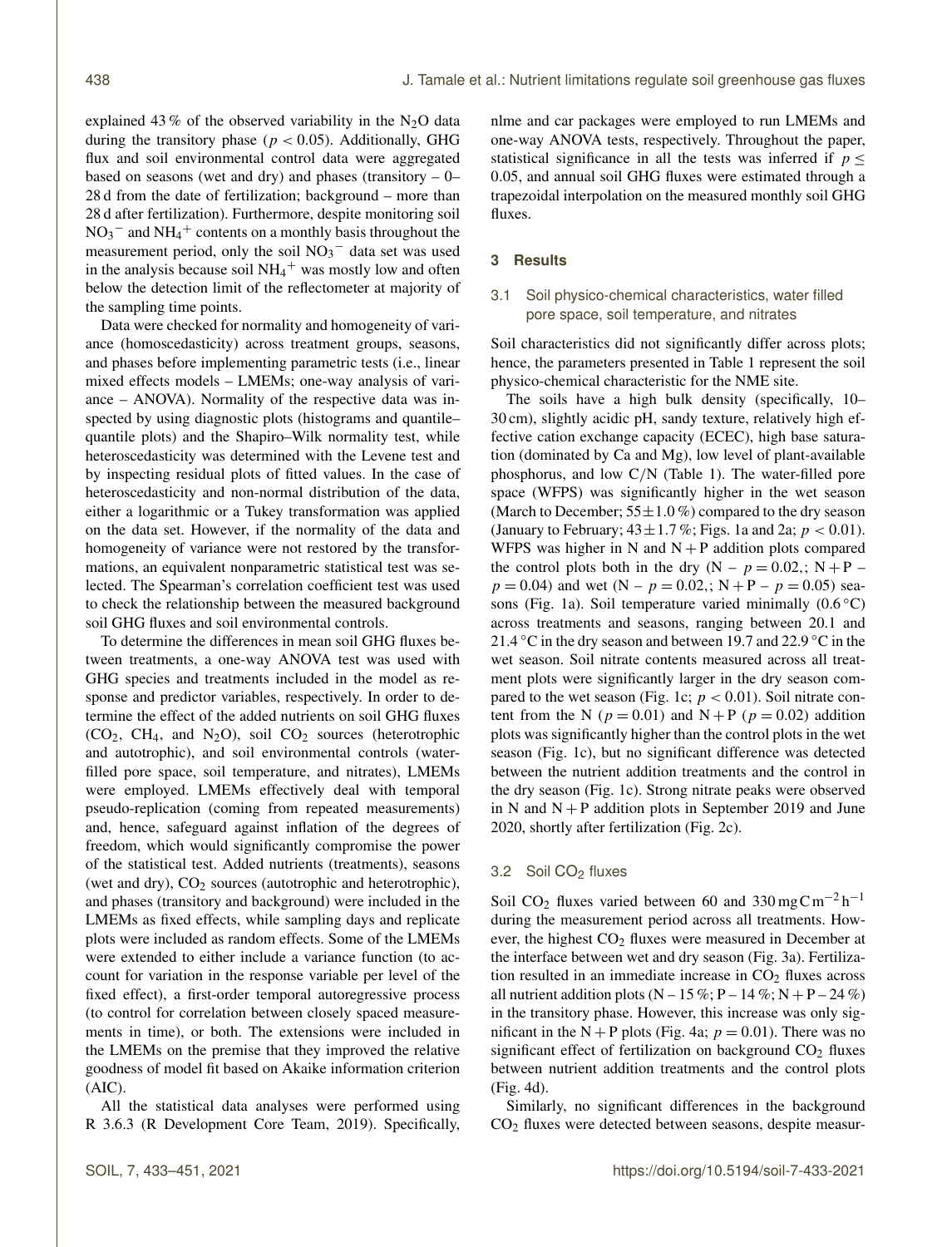|  |                                      |  |  | <b>Table 1.</b> Soil physico-chemical properties in three depths and vegetation characteristics of the study site located in the Budongo Central |  |  |  |  |
|--|--------------------------------------|--|--|--------------------------------------------------------------------------------------------------------------------------------------------------|--|--|--|--|
|  | Forest Reserve, northwestern Uganda. |  |  |                                                                                                                                                  |  |  |  |  |

| Soil physico-chemical properties                    | Soil depth (m)                          |                 |                   |  |  |
|-----------------------------------------------------|-----------------------------------------|-----------------|-------------------|--|--|
|                                                     | $0 - 0.10$                              | $0.10 - 0.30$   | $0.30 - 0.50$     |  |  |
| Soil bulk density $(g \text{ cm}^{-3})$             | $1.2 \pm 0.2$                           | $1.5 + 0.2$     | $1.3 \pm 0.2$     |  |  |
| Soil pH $(1:2.5)$                                   | $6.4 \pm 0.2$                           | $6.2 \pm 0.2$   | $6.0 \pm 0.2$     |  |  |
| Soil total carbon (C; kgCm <sup>-2</sup> )          | $4.1 \pm 0.0$                           | $3.1 \pm 0.0$   | $1.8 \pm 0.0$     |  |  |
| Soil total nitrogen (N; $gNm^{-2}$ )                | $423 \pm 1.0$                           | $387 \pm 0.2$   | $249 \pm 0.6$     |  |  |
| Soil C/N ratio                                      | $9.5 \pm 0.3$                           | $8.0 \pm 0.3$   | $7.2 \pm 0.3$     |  |  |
| Sand $(\%)$                                         | $55 \pm 2$                              | $55 \pm 2$      | $49 \pm 1$        |  |  |
| Silt $(\%)$                                         | $27 + 2$                                | $21 \pm 1$      | $14 \pm 1$        |  |  |
| Clay $(\%)$                                         | $18 \pm 1$                              | $23 \pm 1$      | $38 \pm 1$        |  |  |
| $ECEC$ (mmol <sub>c</sub> kg <sup>-1</sup> )        | $149 \pm 8$                             | $76 \pm 4$      | $62 \pm 4$        |  |  |
| Exchangeable aluminum $(gAlm^{-2})$                 | $0.10 \pm 0.06$                         | $0.11 \pm 0.15$ | $0.14 \pm 0.20$   |  |  |
| Exchangeable calcium ( $g$ Cam <sup>-2</sup> )      | $75.6 \pm 4.10$                         | $39.0 \pm 8.51$ | $34.7 \pm 8.59$   |  |  |
| Exchangeable magnesium $(gMgm^{-2})$                | $17.0 \pm 0.90$                         | $12.3 \pm 2.7$  | $11.7 \pm 1.0$    |  |  |
| Bray II extractable phosphorus ( $gPm^{-2}$ )       | $1.80 \pm 0.20$                         | $1.01 \pm 0.14$ | $0.838 \pm 0.159$ |  |  |
| Base saturation $(\%)$                              | $99 \pm 1$                              | $97 \pm 1$      | $98 \pm 1$        |  |  |
| Plant-available phosphorus $(gPm^{-2})$             | $1.7 \pm 0.0$                           |                 |                   |  |  |
| Plant-available molybdenum (mg Mo m <sup>-2</sup> ) | $14 \pm 5.0$                            |                 |                   |  |  |
| Vegetation characteristics $(>10 \text{ cm DBH})$   |                                         |                 |                   |  |  |
| Forest type                                         | Moist semi-deciduous tropical forest    |                 |                   |  |  |
| Most abundant tree species                          | Funtumia elastica, Celtis mildbraedii,  |                 |                   |  |  |
|                                                     | Cynometra alexandri, and Celtis zenkeri |                 |                   |  |  |
| Stand height (m)                                    | $18.7 \pm 0.1$                          |                 |                   |  |  |
| Mean basal area $(m^2 ha^{-1})$                     | $34.0 \pm 1.0$                          |                 |                   |  |  |
| Tree density (trees ha <sup>-1</sup> )              | $621 \pm 13$                            |                 |                   |  |  |
| N fixing trees at the site (trees $ha^{-1}$ )       | $\sim$ 42                               |                 |                   |  |  |

Notes: DBH – diameter at breast height; ECEC – effective cation exchange capacity.

**Table 2.** Mean ( $\pm$ SE;  $n = 4$ ) soil GHG fluxes (CO<sub>2</sub>, CH<sub>4</sub>, and N<sub>2</sub>O) and annual soil GHG fluxes measured between May 2019 and June 2020 from control (Ctrl), nitrogen (N), phosphorus (P), and  $N + P$  plots of the nutrient manipulation experiment.

| Treatment | CO <sub>2</sub> fluxes | Annual $CO2$<br>$fluxes*$ | $CH4$ fluxes              | Annual $CH4$<br>$fluxes*$            | $N2O$ fluxes              | Annual $N_2O$<br>$fluxes*$ |
|-----------|------------------------|---------------------------|---------------------------|--------------------------------------|---------------------------|----------------------------|
|           | $(mgCm^{-2}h^{-1})$    | $(MgCha^{-1}yr^{-1})$     | $(\mu g C m^{-2} h^{-1})$ | $(\text{kg Cha}^{-1}\text{yr}^{-1})$ | $(\mu g N m^{-2} h^{-1})$ | $(kgNha^{-1}yr^{-1})$      |
| Ctrl      | $164 \pm 5.3^{\circ}$  | $14.5 \pm 0.6^a$          | $-30.5 \pm 4.9^{\circ}$   | $-2.7 \pm 0.4^{\circ}$               | $20.5 + 3.2^a$            | $1.8 \pm 0.3^{\rm a}$      |
| N         | $186 \pm 6.5^{\circ}$  | $16.4 \pm 0.9^a$          | $-39.7 + 4.4^a$           | $-3.4 \pm 0.4^{\circ}$               | $50.2 + 11^{b}$           | $4.8 \pm 1.5^{b}$          |
| P         | $186 \pm 5.3^{\circ}$  | $16.4 \pm 1.0^a$          | $-56.2 \pm 3.8^{\circ}$   | $-4.7 \pm 0.7$ <sup>b</sup>          | $21.8 + 2.4^a$            | $1.9 \pm 0.3^{\text{a}}$   |
| $N+P$     | $197 \pm 5.4^{\rm b}$  | $17.3 \pm 0.8^{\rm b}$    | $-39.3 \pm 6.3^{\circ}$   | $-3.3 \pm 0.7^{\rm a}$               | $53.8 \pm 10^{6}$         | $4.6 + 0.4^{b}$            |

Notes: Means followed by different lowercase letters indicate significant differences among treatments (one-way ANOVA;  $p ≤ 0.05$ ); \* Annual soil CO<sub>2</sub> fluxes, CH<sub>4</sub> fluxes, and N<sub>2</sub>O fluxes were approximated by applying the trapezoid rule on time intervals between measured flux rates. The mean and annual soil GHG fluxes included both transitory and background flux measurements. Note: transitory N<sub>2</sub>O fluxes (measured within 28 d from fertilization) from N addition plots (N and N + P) were detrended to compensate for absence of frequent measurements immediately after fertilization coming from sampling GHGs monthly.

ing marginally lower background  $CO<sub>2</sub>$  fluxes in the wet season compared to the dry season (Fig. 4d). Additionally, no significant differences were detected between transitory and background  $CO<sub>2</sub>$  fluxes (Fig. 4a and d). Heterotrophic (microbial)  $CO<sub>2</sub>$  effluxes were significantly higher than the autotrophic (root)  $CO<sub>2</sub>$  effluxes (Fig. 5;  $p < 0.01$ ) across all treatment plots, with microbes contributing about 3 times more to the total soil  $CO<sub>2</sub>$  effluxes compared to roots (Fig. 5;  $p < 0.01$ ). Neither heterotrophic nor autotrophic respiration significantly differed between treatments (Fig. 5). Overall, there was a relatively low variability in annual  $CO<sub>2</sub>$  fluxes across treatments ( $CV = 14.8 \pm 2.2 \%$ ). The Spearman correlation coefficient indicated that background soil  $CO<sub>2</sub>$  fluxes did not correlate to any of the measured soil environmen-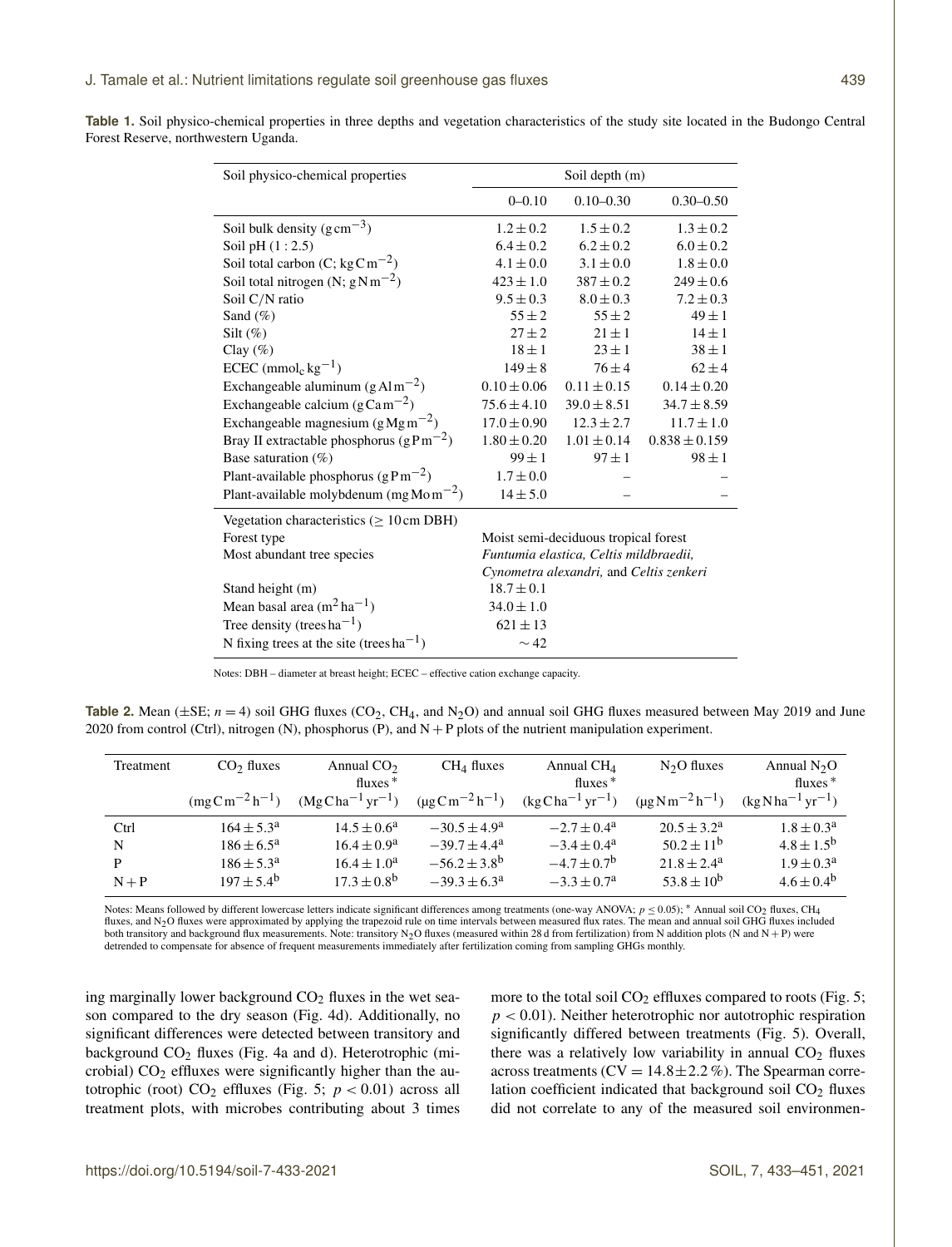

**Figure 1.** Mean  $(\pm SE, n = 4)$  WFPS (a), soil temperature (b), and nitrates (c) in the top  $0.05$  m of the control (Ctrl), nitrogen (N), phosphorus (P), and  $N + P$  plots of the nutrient manipulation experiment measured during the dry (January and February; monthly precipitation < 100mm) and wet (March to December; monthly precipitation > 100mm) seasons. Different lowercase letters indicate the significant differences between treatments and the control, while different uppercase letters indicate significant differences between seasons (LMEMs;  $p \leq 0.05$ ).

tal controls (WFPS, soil temperature, and nitrates) across all treatment plots (Fig. 6a–c).

#### 3.3 Soil CH<sup>4</sup> fluxes

Across all treatments, phases (transitory and background), and seasons, soil CH<sup>4</sup> fluxes varied between an uptake of  $-278$  and a release of  $77 \text{ mg} \text{C} \text{m}^{-2} \text{h}^{-1}$ . In the transitory phase, CH<sup>4</sup> consumption increased slightly but not significantly in the N (2%) and N + P (6%) plots. A larger but still not significant (marginal) increase was found in the case of P plots (54%;  $p = 0.05$ ; Fig. 4b). Beyond 28 d from the time of fertilization, no significant difference in background soil CH<sup>4</sup> fluxes between treatments was detected in the dry season (Fig. 4e). However, a significantly higher background soil CH<sup>4</sup> consumption was measured in P plots in the wet season (Fig. 4e;  $p = 0.01$ ). Soil CH<sub>4</sub> consumption in the dry season was, on average, 1.5 times larger than the wet season across all treatments (Fig. 4e;  $p = 0.01$ ). Soil CH<sup>4</sup> uptake across all treatment plots measured during the transitory phase  $(-39.0 \pm 3.7 \,\text{mgC} \,\text{m}^{-2} \,\text{h}^{-1})$  did not significantly differ from the  $CH<sub>4</sub>$  uptake in the background phase  $(-42.8 \pm 3.4 \,\text{mg C m}^{-2} \,\text{h}^{-1}$ ; Fig. 4b and e). Annual CH<sub>4</sub> uptake ranged between  $-2.7$  and  $-4.7$  kgCha<sup>-1</sup> yr<sup>-1</sup>, with soils in all the treatment plots acting as net sinks for CH<sup>4</sup> (Table 2). The Spearman correlation coefficient test indicated that background CH<sup>4</sup> fluxes were strongly and positively correlated to WFPS (Fig. 6d), while soil temperature (Fig. 6e) and nitrates (Fig. 6f) were also significant but negatively correlated.

## 3.4 Soil N2O fluxes

Soil N<sub>2</sub>O fluxes across treatments, phases (transitory and background), and seasons varied between an uptake of −18 and a release of  $499 \mu g N m^{-2} h^{-1}$ . A strong increase in N2O effluxes was measured immediately after fertilization (September and December 2019; April and June 2020) in all N addition plots, with increases of 445 % in N plots ( $p <$ 0.01) and 455 % in the N + P plots ( $p < 0.01$ ) compared to the control plots in the transitory phase (Fig. 4c). The soil N2O peaks in September 2019 and June 2020 (Fig. 3c) coincided with the peaking in soil nitrate concentrations (Fig. 2c). Background soil  $N_2O$  fluxes did not differ significantly between nutrient addition plots and the control plots both in the dry and wet seasons (Fig. 4f). Annual  $N_2O$  fluxes ranged between 1.8 and 4.8 kg N ha<sup>-1</sup> yr<sup>-1</sup>, with soils in all the treatment plots acting as net sources of  $N<sub>2</sub>O$  (Table 2). The Spearman correlation coefficient indicated that background soil N2O fluxes were strongly and positively correlated to WFPS (Fig. 6g) in all treatment plots. The majority of the background soil N<sub>2</sub>O fluxes higher than  $15 \mu g Nm^{-2} h^{-1}$  (constituting 74 % of the average background soil  $N_2O$  fluxes) corresponded to WFPS greater than 49 % (wetter conditions; Fig. 6g). Background soil  $N_2O$  fluxes negatively correlated to soil temperature (Fig. 6h) and nitrates (Fig. 6i) in all treatment plots.

## **4 Discussion**

# 4.1 Effect of N and P addition and soil environmental controls on soil  $CO<sub>2</sub>$  fluxes

The annual soil  $CO<sub>2</sub>$  effluxes from control plots (Table 2) were lower than those measured from tropical forests in Thailand (Hashimoto et al., 2004) and Hawaii (Townsend et al., 1995), within range to those from the Democratic Republic of Congo (Baumgartner et al., 2020), Panama (Koehler et al., 2009a; Pendall et al., 2010), Brazil (Sousa Neto et al., 2011), and Cameroon (Verchot et al., 2020), and higher than those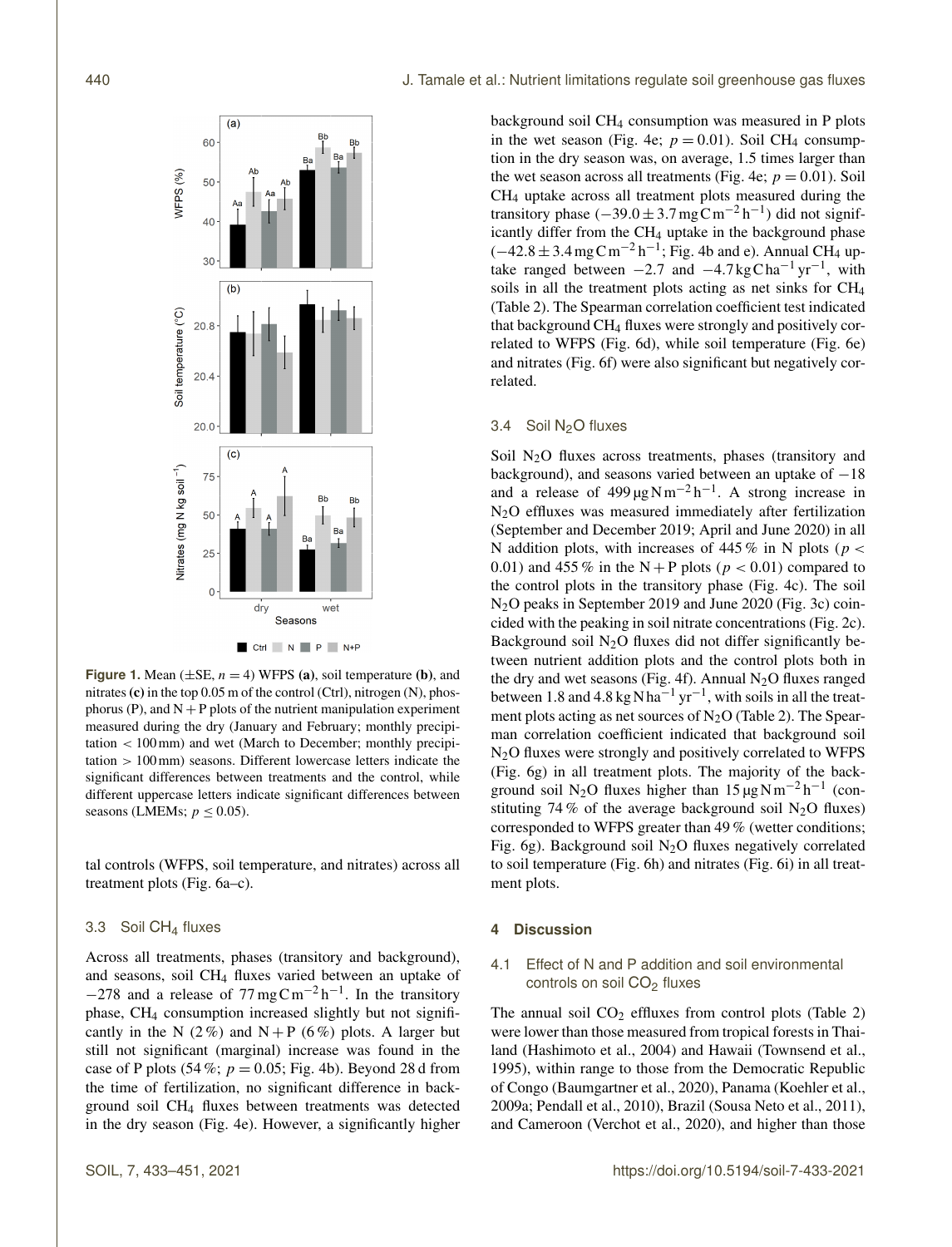

**Figure 2.** Mean  $(\pm SE; n = 4)$  WFPS (a), soil temperature (b), and nitrates (c) in the top 0.05 m measured monthly (May 2019 to June 2020) from control (Ctrl), nitrogen (N), phosphorus (P), and  $N + P$  plots of the nutrient manipulation experiment. Vertical lines indicate the timing of each split dose of N  $(31.3 \text{ kg} \text{N} \text{ha}^{-1})$ , P  $(12.5 \text{ kg} \text{ Pha}^{-1})$ , and N  $(31.3 \text{ kg} \text{Nha}^{-1}) + P (12.5 \text{ kg} \text{Pha}^{-1})$  fertilization every 3 months. The gray shaded rectangle (in a, b, and c) marks the beginning and end of the dry season (January and February; monthly precipitation  $< 100 \text{ mm}$ ), while panel (d) gives the daily precipitation (bars) and air temperature (line) between May 2019 and June 2020. Climatic data were obtained from a weather station installed at the Budongo Conservation Field Station, 2 km from the location of the nutrient manipulation experiment in the Budongo Central Forest Reserve, northwestern Uganda.

reported from Kenya (Wanyama et al., 2019) and Indonesia (van Straaten et al., 2011). The differences in soil  $CO<sub>2</sub>$  fluxes between the control plots in this study and studies done in other tropical forest sites may be due to differences in soil environmental characteristics, e.g., soil C quality and quantity, soil temperature, and moisture availability at the respective sites (Nottingham et al., 2015).

The alleviation of nutrient limitations on soil biological activity (in microbial communities and in root respiration) through fertilizer addition was particularly reflected by the significant increase in transitory  $CO<sub>2</sub>$  effluxes following the addition of N and P together (Fig. 4a). The transitory phase  $\zeta$  < 28 d from fertilization) is the period where addition of nutrients (N, P, and  $N + P$ ) is expected to result in a large pulse of microbial activities. However, the fact that the increase



**Figure 3.** Mean  $(\pm SE; n = 4)$  soil CO<sub>2</sub> fluxes (a), CH<sub>4</sub> fluxes (b), and  $N_2O$  fluxes (c) measured monthly (between May 2019 and June 2020) from control (Ctrl), nitrogen (N), phosphorus (P), and  $N + P$  plots of the nutrient manipulation experiment. Vertical lines indicate the timing of each split dose of N (31.3 kg N ha<sup>-1</sup>),  $P(12.5 \text{ kg} \text{ Pha}^{-1})$  and N  $(31.3 \text{ kg} \text{ N} \text{ ha}^{-1}) + P(12.5 \text{ kg} \text{ Pha}^{-1})$  fertilization every 3 months. The gray shaded rectangle marks the beginning and end of the dry season (January and February; monthly precipitation  $< 100$  mm). Note: transitory N<sub>2</sub>O fluxes (measured within 28 d from fertilization) from N addition plots (N and  $N + P$ ) were detrended to compensate for absence of frequent measurements immediately after fertilization coming from sampling GHGs monthly.

in soil  $CO<sub>2</sub>$  effluxes was significant only in plots where N and P were added simultaneously  $(N + P)$  suggests a possible co-limitation between N and P on soil biological activity (Bréchet et al., 2019). These results seemingly align with the proposed multiple element limitation concept, which suggests a strong response in microbial mediated processes upon the supply of limiting nutrients (Fanin et al., 2015). Furthermore, the results likely indicate that some soil respiration sources may respond positively to N addition (Yan et al., 2017), while others may respond positively to P addition (Ma et al., 2020), yielding an overall additive response when added together. An increase in soil  $CO<sub>2</sub>$  effluxes following the simultaneous addition of N and P has also been reported in studies like Bréchet et al. (2019), and Soong et al. (2018) from Panamanian tropical forests.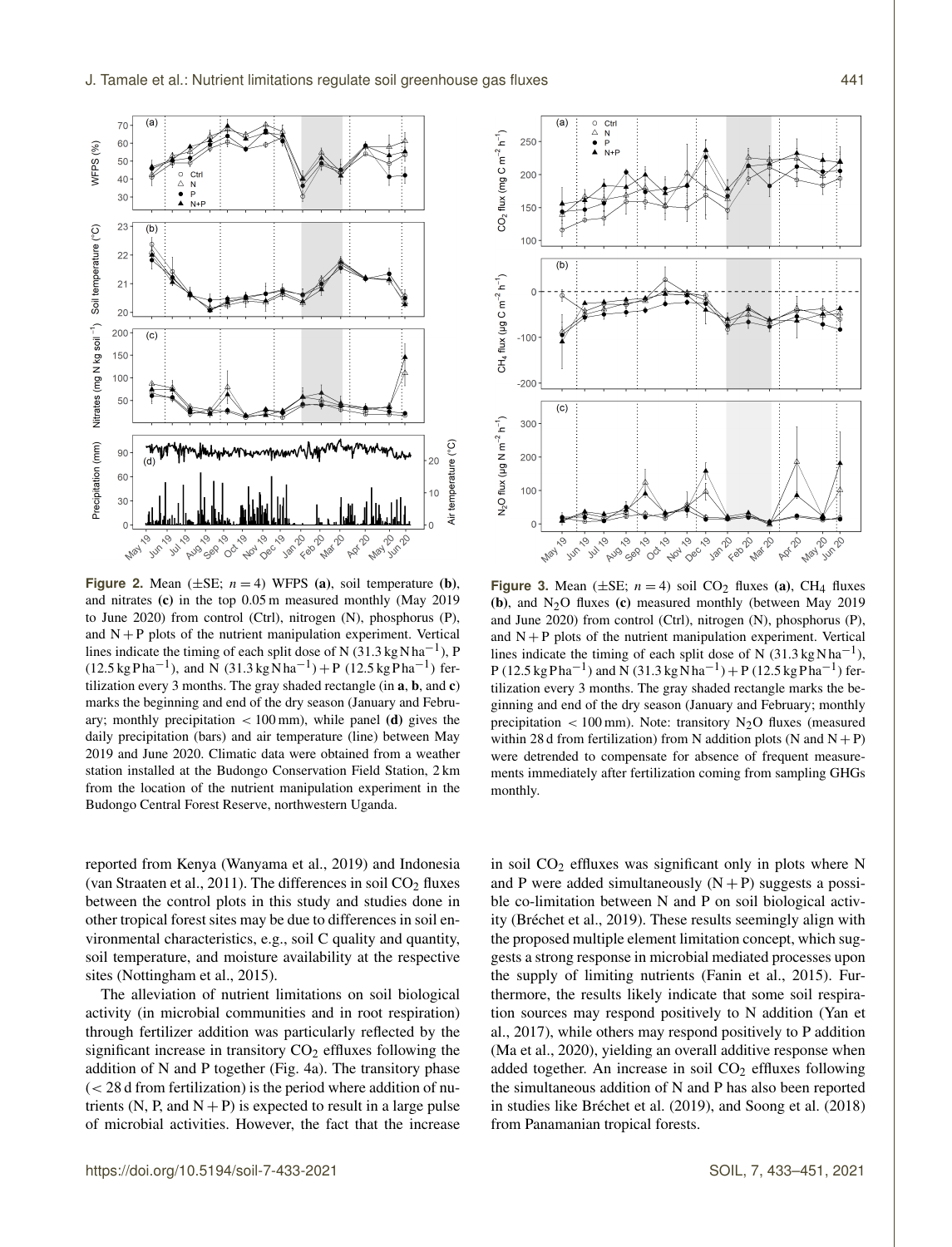In contrast, the lack of significant treatment effects on background soil  $CO<sub>2</sub>$  efflux (Fig. 4a and d) and its different components (heterotrophic and autotrophic; Fig. 5) may suggest that numerous counteracting processes could be happening at the same time, hence masking treatment effects. Some studies have, for instance, demonstrated that the addition of N subdues exoenzymes (Li et al., 2018), decreases microbial biomass (Burton et al., 2004; Hicks et al., 2019), increases net primary productivity (Adamek et al., 2009), and reduces fine root biomass (Cusack et al., 2011), while other studies have reported that P addition increases soil organic matter decomposition in tropical forest ecosystems (Cleveland and Townsend, 2006). The possibility of counteracting processes at the experimental site is further exemplified by the lack of a relationship between all the measured soil environmental controls (soil temperature, nitrates, and soil moisture) and background  $CO<sub>2</sub>$  effluxes (Fig. 6a–c). Although these results are consistent with the findings by Baumgartner et al. (2020) in the Congo Basin, they contrast several GHG studies located in tropical forests that have reported a strong correlation between  $CO<sub>2</sub>$  effluxes and soil moisture (Matson et al., 2017; van Straaten et al., 2011). For this experiment site, it could be that the minimal temporal fluctuation in soil temperature (Fig. 1b), together with the fact that water-filled pore space was mostly  $> 40\%$  (Fig. 1a) during the sampling campaign dampened the effect of soil temperature and moisture on soil CO<sub>2</sub> fluxes.

# 4.2 Effect of N and P addition and soil environmental controls on soil CH<sub>4</sub> fluxes

The annual soil  $CH_4$  fluxes from the control plots (Table 2) were at the upper end of the CH<sub>4</sub> fluxes measured in lowland tropical forests (Aronson et al., 2019; Veldkamp et al., 2013; Zheng et al., 2016), and at the lower end of those measured in (sub-)montane tropical forest ecosystems (Sousa Neto et al., 2011; Yan et al., 2008). The difference in soil texture and soil moisture regimes between this experimental site and the other study sites might explain why the  $CH<sub>4</sub>$  uptake at the respective sites was different. It is recognized that soil physical properties, particularly texture (Sousa Neto et al., 2011), along with soil moisture content directly control the entry and diffusivity of CH<sup>4</sup> from the atmosphere to the oxidative sites in the soil (Veldkamp et al., 2013).

In this experiment, the significantly higher  $CH<sub>4</sub>$  consumption from the P addition plots compared to the control during both the transitory and background periods (Fig. 4b and e) is attributed to the alleviation of P limitations affecting methanotrophic activity. Similar findings were reported by Zhang et al. (2011) and Yu et al. (2017) but contrasted those of Bréchet et al. (2019) and Zheng et al. (2016). It is worth noting that, although all these studies were located in tropical forests, they differed fundamentally in their experimental designs, type and amount of fertilizers applied, and the fre-

CO<sub>2</sub> flux (mg C m<sup>-2</sup> h<sup>-1</sup>) 200 200 150  $100$ 100 50  $\mathsf{C}$  $\Omega$  $\Omega$  $\Omega$  $(b)$  $(e)$ CH<sub>4</sub> flux (µg C m<sup>-2</sup> h<sup>-1</sup>)  $-20$  $-25$ Бa  $-50$  $-40$ .<br>Bb  $-75$  $-60$  $(c)$  $(f)$ N<sub>2</sub>O flux (µg N m<sup>-2</sup> h<sup>-1</sup>) 150 bo bc 30 100  $20$  $50$  $10$  $\epsilon$  $\Omega$ ė  $N+P$ Ctrl -Ń dry wet Treatment Season Ctrl N P N+P

**Figure 4.** Mean  $(\pm SE; n = 4)$  soil CO<sub>2</sub> fluxes (a, d), CH<sub>4</sub> fluxes (b, e), and  $N_2O$  fluxes (c, f) from the control (Ctrl), nitrogen (N), phosphorus (P), and  $N + P$  plots of the nutrient manipulation experiment. Column 1 (a–c) includes only fluxes measured during the transitory phase (0 to 28 d after fertilization), and all the transitory fluxes were in the wet season (monthly precipitation  $> 100 \text{ mm}$ ). Column 2 (d–f) includes only background-level fluxes (fluxes measured more than 28 d after fertilization). Different lowercase letters indicate significant differences between nutrient addition treatments and the control, while different uppercase letters indicate significant differences between seasons (linear mixed effects models;  $p \le 0.05$ ). Note: transitory N<sub>2</sub>O fluxes (measured within 28 d from fertilization) from N addition plots (N and  $N + P$ ) were detrended to compensate for absence of frequent measurements immediately after fertilization coming from sampling GHGs monthly.

quency of fertilizer application, which could have influenced the reported CH<sup>4</sup> uptake rates at the respective sites.

The lack of a response in background  $CH<sub>4</sub>$  consumption following N fertilization (Fig. 4e) is likely because there were contrasting ecosystem responses to the N addition. On the one hand, the addition of nitrogen significantly increased soil-water-filled pore space in comparison to the control (Fig. 1a; possibly as a result of reduced fine root biomass; Cusack et al., 2011), which could have resulted in a decrease

 $\overline{(\mathsf{a})}$ 

250

 $\overline{(d)}$ 

300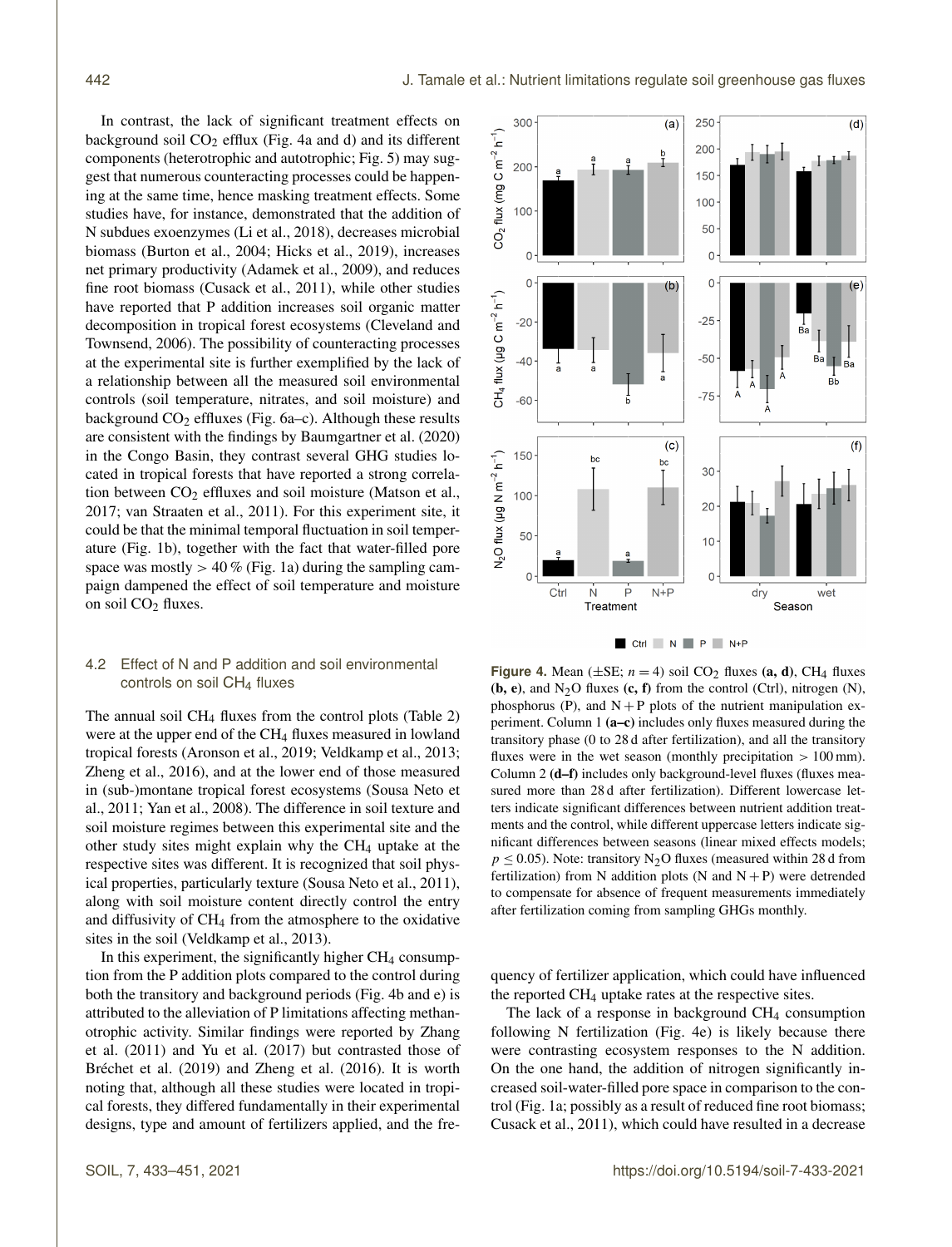

**Figure 5.** Mean ( $\pm$ SE;  $n = 4$ ) soil CO<sub>2</sub> flux from the control (Ctrl), nitrogen (N), phosphorus (P), and  $N + P$  plots of a trenching treatment separated into microbial and root sources. Different uppercase letters indicate significant differences between microbial and root contribution to total CO<sub>2</sub> flux (linear mixed effects models;  $p \leq 0.05$ ).

in methane uptake. On the other hand, the negative correlation between nitrates and background  $CH<sub>4</sub>$  fluxes (Fig. 6f) indicates that increases in soil nitrate content should increase CH<sup>4</sup> uptake. Additionally, the lack of a clearer signal in background CH<sup>4</sup> uptake may have something to do with the high variability in the measured CH<sub>4</sub> fluxes (CV =  $97 \pm 58 \%$ ) potentially caused by localized termite activity (Brune, 2014; Nauer et al., 2018).

# 4.3 Effect of N and P addition and soil environmental controls on soil N<sub>2</sub>O fluxes

The annual soil  $N_2O$  fluxes from the control plots (Table 2) were at the higher end of those measured in (sub-)montane tropical forests (Iddris et al., 2020; Arias-Navarro et al., 2017; Gütlein et al., 2018) and at the lower end of those measured in lowland tropical forest sites (e.g., Koehler et al., 2009b). This may either be due to the differences in soil N cycling rates (Koehler et al., 2009b) or the differences in the spatial abundance of leguminous trees (Xu et al., 2020) at the respective sites.

The immediate flush of  $N<sub>2</sub>O$  following fertilization (in the transitory phase), both in the N and  $N + P$  addition plots (Figs. 3c and 4c), is due to the increase in soil N concentrations beyond microbial immobilization and plant N needs (Davidson et al., 2000), which is typical of an open or leaky N cycle (Koehler et al., 2009b). Contrary to Kaspari et al. (2008) and Koehler et al. (2009b), sustained N fertilization did not trigger a significant response in background soil  $N_2O$ fluxes from N addition plots (Fig. 4f). This was unexpected, but given the rapid drainage at the site (sandy texture; Table 1), there could have been substantial loss of added N via leaching, which possibly rid the ecosystem of excess nitrates (Lohse and Matson, 2005; Martinson et al., 2013). Notably, sustained P addition did not result in increased background N2O fluxes (Fig. 4f), which contrasts the findings by Mori et al. (2017), who reported that P availability opens up the N cycle by stimulating mineralization of soil organic matter, releasing excess N that is lost as  $N_2O$  emissions. At this study site, it could be that either the amount of P added in the experiment was not sufficient to trigger a response in background soil  $N_2O$  fluxes or P is not a limiting nutrient for  $N_2O$ fluxes given the relatively high pH of the site (Table 1).

Unexpectedly, nitrates correlated negatively to background  $N_2O$  fluxes (Fig. 6i), yet many studies (e.g., Corre et al., 2014; Zhang et al., 2020) have found that nitrates and N2O fluxes were positively correlated. The likely explanation for such a relationship is the transformation of  $N_2O$  to N<sup>2</sup> under wet conditions, which further reduced the amount of nitrates in soil (Matson et al., 2017). Despite the minimal influence of seasonality on background  $N_2O$  fluxes (Fig. 4f), a strong positive correlation between background  $N<sub>2</sub>O$  fluxes and WFPS was observed (Fig. 6g), which conforms to the explanation given by the conceptual hole in the pipe (HIP) model. The HIP model places soil aeration status (approximated by WFPS) second to N availability in controlling soil N<sub>2</sub>O fluxes. Soil aeration not only directly controls oxygen entry into the soil but also determines how  $N_2O$  is produced (denitrification or nitrification) and transported out of the soil (Davidson et al., 2000). Whereas there seems to be a balance between the denitrification and nitrification process at this forest site (given that majority of the measurements corresponded to WFPS of  $\leq 60\%$ ; Fig. 6g), the considerable N<sub>2</sub>O fluxes at higher WFPS values ( $\geq 60\%$ ; Fig. 6g) seem to suggest that denitrification is more dominant than nitrification in producing  $N_2O$  in these biomes.

# 4.4 Implications of increasing N and P deposition rates on soil greenhouse gases from tropical forests

While this experiment was established to investigate how nutrient limitations constrain soil GHG fluxes, it also sheds valuable insights on how anthropogenic nutrient inputs (through deposition) may affect future soil GHG fluxes from African tropical forests and other tropical sites with a similarly strong seasonality, soil, and vegetation characteristics (Table 1). Nutrient depositions are often highest immediately after the onset of the rainy season (Wang et al., 2020), especially due to aerosol deposition following burning activities associated with deforestation during the dry season (Giglio et al., 2006; Roberts et al., 2009). Accordingly, we suspect that the increased N inputs during this short time may yield similar responses to those observed in the transitory period measured at this study site, namely  $N_2O$  flushes when reactive nitrogen enters the soil. Although N additions did not elicit a positive  $N_2O$  response during the background period, it is quite likely that our fertilization activities (from year 1 to year 2 of the study) had not gone on for long enough to simulate chronic long-term N additions. A study conducted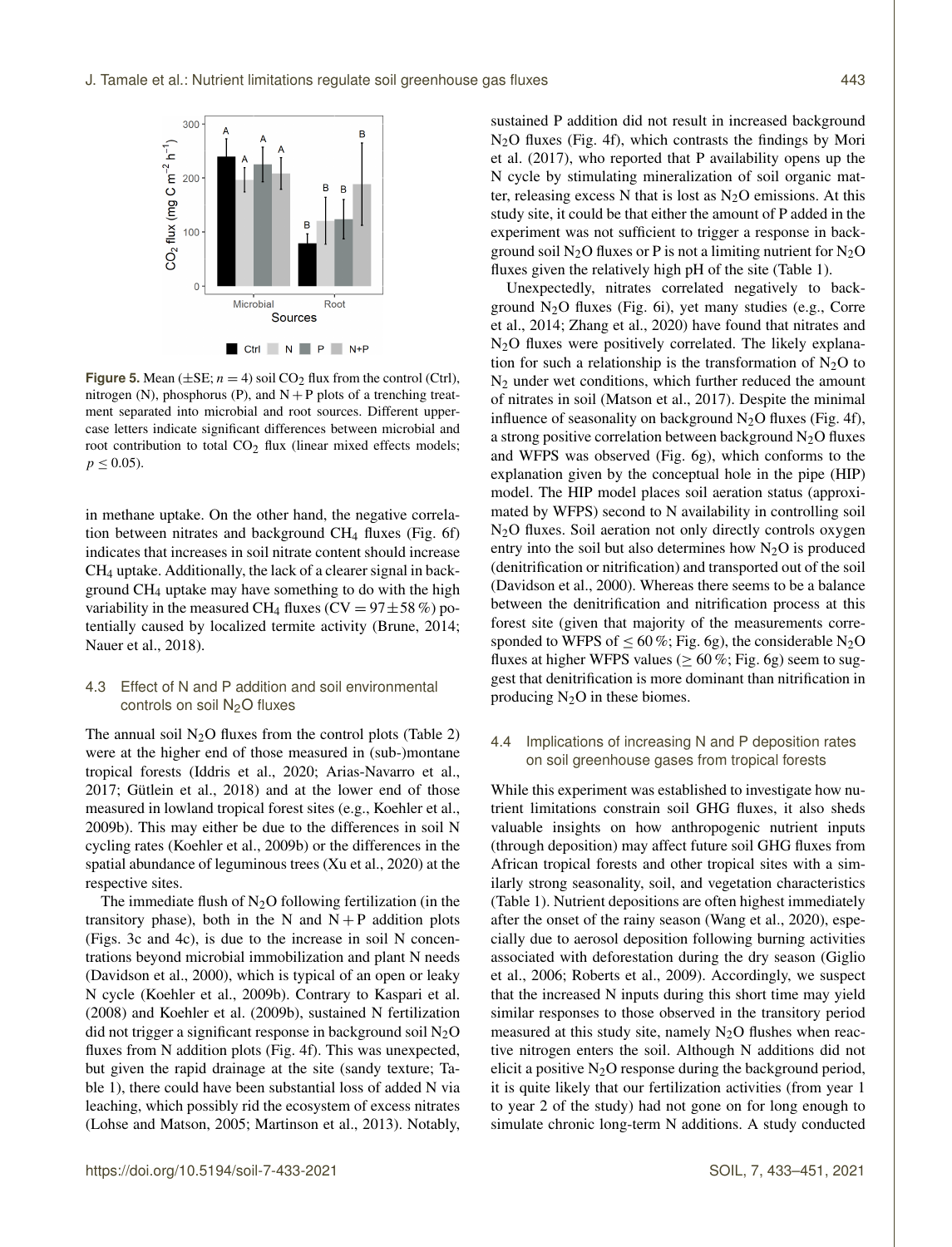

 $\circ$  Ctrl  $\triangle$  N  $\bullet$  P  $\blacktriangle$  N+P

**Figure 6.** The Spearman correlation coefficient between mean background  $CO_2$  (a–c),  $CH_4$  (d–f), and  $N_2O$  (g–i) fluxes and WFPS (column 1), soil temperature (column 2), and nitrates (column 3) using monthly measurement means of four replicate treatment plots (i.e., control (Ctrl), nitrogen (N), phosphorus (P), and N + P) taken between May 2019 and June 2020 ( $p \le 0.05$ ;  $n = 16$ ; i.e., four replicate plots in each of the four treatments).  $\rho$  is Spearman's correlation coefficient.

by Koehler et al. (2009b) in Panama showed that 11 years of chronic N addition significantly increased both transitory and background soil  $N_2O$  emissions.

dust aerosols; hence, the former would have an immediate impact on ecosystem processes.

In addition, this study shows that future increases in P deposition over tropical forests may significantly increase the CH<sup>4</sup> sink capacity of tropical forest soils. Also, it was interesting to observe that the addition of N and P simultaneously resulted in increased  $CO<sub>2</sub>$  effluxes immediately after fertilization, likely suggesting a co-limitation of N and P on soil respiration. This means that future increases in the deposition of N- and P-rich ashes (from biomass burning) might result in significant soil  $CO<sub>2</sub>$  emissions from these biomes, while it is unclear if this is compensated via an increase in photosynthetic  $CO<sub>2</sub>$  uptake, as indicated by Cernusak et al. (2013). In this context, it is important to note that it has been demonstrated by Barkley et al. (2019) that P derived from biomass burning aerosols is more soluble than the P from

# **5 Conclusions**

Nutrient manipulation studies premised in tropical forests are crucial to understand how these under-studied yet very important sinks and sources of soil GHGs subtly respond to changes in soil macronutrient availability. N fertilization (N and  $N + P$ ) significantly increased  $N<sub>2</sub>O$  fluxes immediately after fertilization (transitory phase) but had no significant effect on background  $N_2O$  fluxes, which might occur if the system would gain N over longer time spans. Against our expectations, neither background  $CO<sub>2</sub>$  effluxes nor  $CH<sub>4</sub>$  uptake decreased following addition of N, indicating that neither a negative effect of a potential surplus of soil N on root and microbial respiration nor a negative effect on methan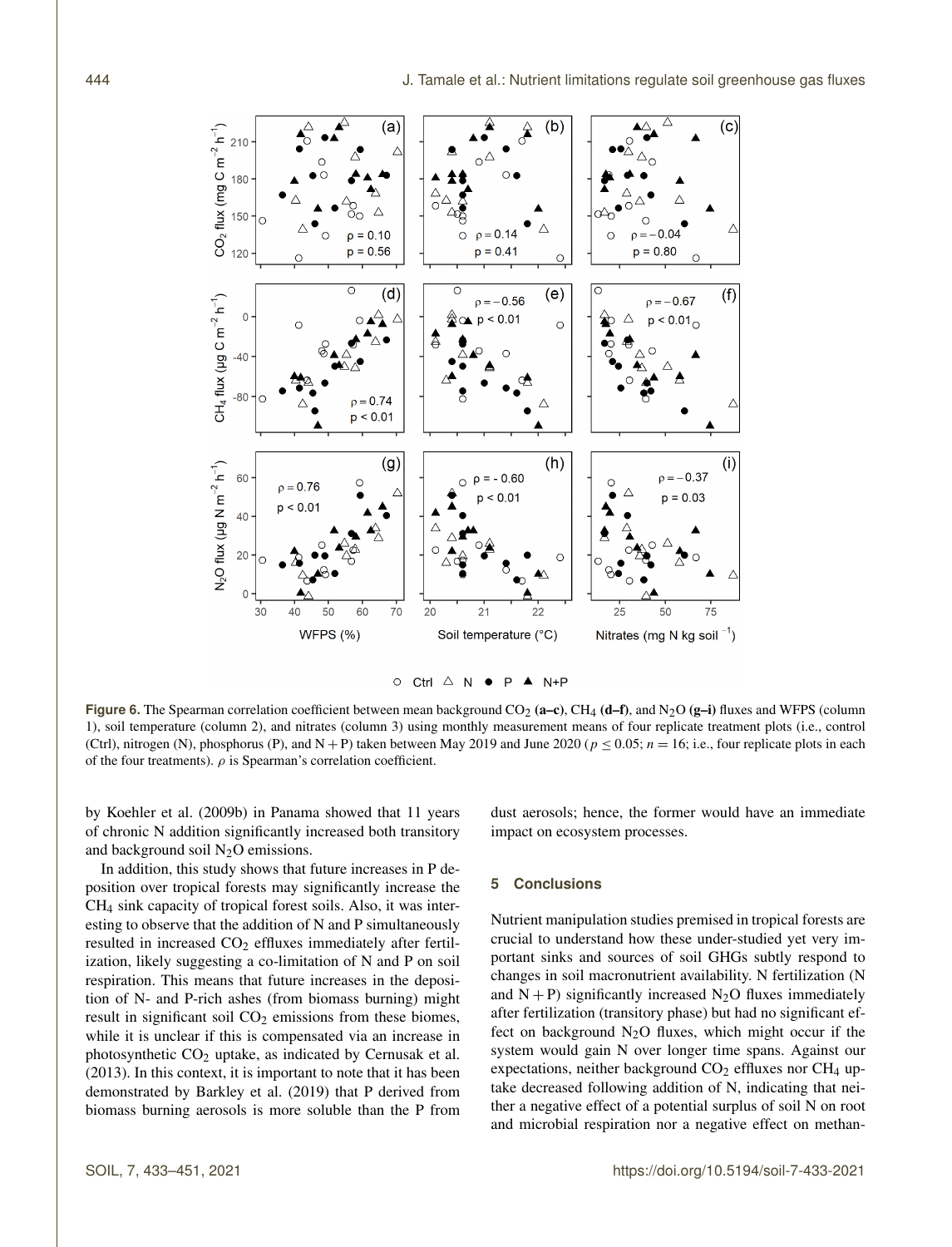otrophs. CO<sub>2</sub> effluxes even showed a significant increase during the transitory phase following N and  $N + P$  fertilization. However, this effect was only significant for  $N + P$  addition, indicating some N and P co-limitation. An increase in CH<sup>4</sup> uptake was found both shortly and after sustained P fertilization, supporting our second hypothesis which suggested that lifting the P limitation on soil methanotrophs would significantly increase CH<sup>4</sup> consumption. Surprisingly, both transitory and background  $N_2O$  and  $CO_2$  fluxes (including its different components) were not significantly affected by P fertilization. Overall, the results from this first nutrient manipulation GHG study from a wet African tropical forest site, in general, indicate our limited knowledge about the counteracting interactions between N and P inputs and GHG fluxes from different tropical forest ecosystems. This confines any general conclusions and equally limits our ability to parametrize tropical forest ecosystems in Earth system models. Nevertheless, the contribution of tropical forest biomes to the global soil GHG budgets maybe disproportionately altered via potential future increases in N and P availability.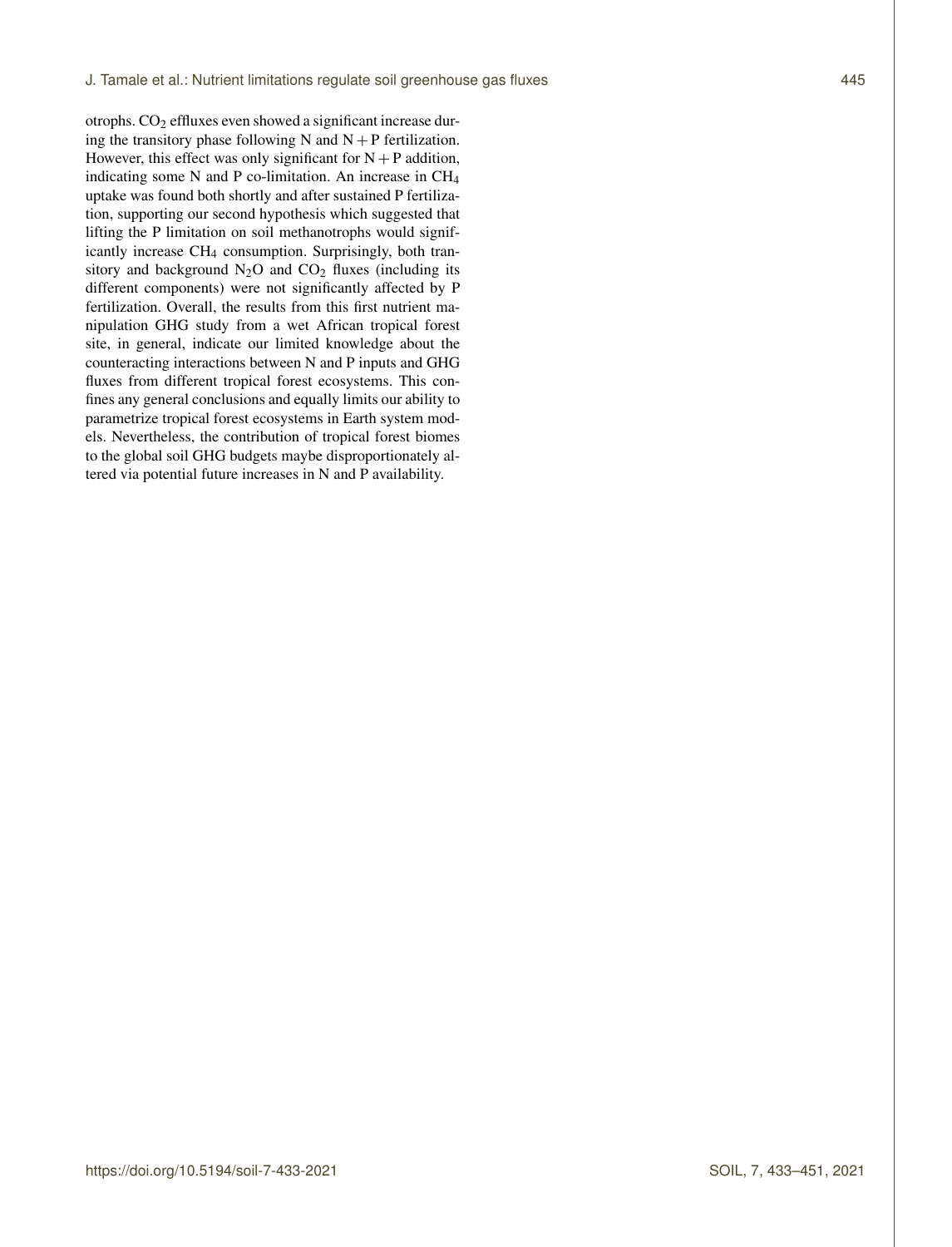# **Appendix A**



**Figure A1.** Comparison of the soil  $CO<sub>2</sub>$  fluxes (a), soil  $N<sub>2</sub>O$  fluxes (b), and soil  $CH_4$  fluxes (c) from pooled sampling and the mean of four chamber measurements for the month of February 2020 in the Budongo Central Forest Reserve.  $\rho$  is the Spearman correlation coefficient, and CV is the coefficient of variation. Error bars are derived from standard error of the mean.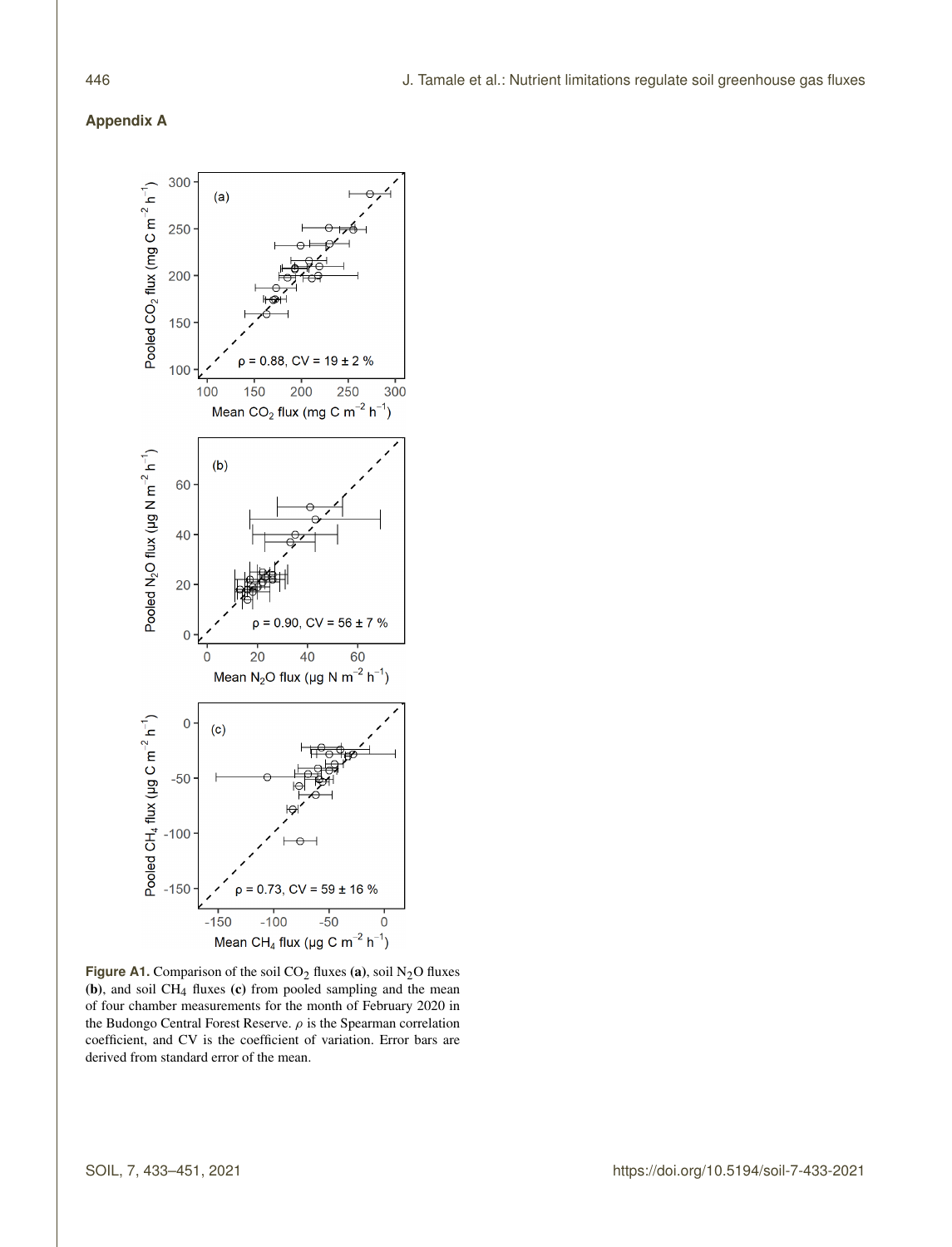**Data availability.** Data are available on request.

**Author contributions.** JT and OvS conceptualized the study. OvS established the nutrient manipulation experiment. JT conducted the fieldwork, did the data analysis, and prepared the paper. OvS, PF, and SD provided significant input on the experimental setup and data analysis. RH and BM did the laboratory measurements and gave critical feedback on the paper. OvS, PF, SD, MG, and LFT critically reviewed and gave feedback on the paper.

**Competing interests.** The authors declare that they have no conflict of interest.

**Disclaimer.** Publisher's note: Copernicus Publications remains neutral with regard to jurisdictional claims in published maps and institutional affiliations.

**Special issue statement.** This article is part of the special issue "Tropical biogeochemistry of soils in the Congo Basin and the African Great Lakes region". It is not associated with a conference.

**Acknowledgements.** We thank Fred Babweteera and the Budongo Conservation Field Station management for hosting the nutrient manipulation experiment and providing us with working space and the climatic data. Special thanks goes to Johan Six's laboratory at ETH Zürich for analyzing the gas samples. We are grateful to the German Academic Exchange for Joseph Tamale's stipend and for covering his travel costs between Uganda and Germany. We also thank the International Foundation of Science (IFS), Stockholm, Sweden, for the financial support towards Joseph Tamale's fieldwork in Uganda, and the National Agricultural Research Organization (NARO) for the institutional support and administration of the IFS grant. We thank the DFG-funded Emmy Noether Junior Research Group "TropSOC", for the additional support towards this study, and the DFG-funded Individual Research project, for setting up the nutrient manipulation experiment. Lastly, we thank Gerald Brown Ayo and Moses Adriko for supporting our field measurements.

**Financial support.** This research has been supported by the German Academic Exchange (grant no. 57381412), the International Foundation of Science, Stockholm, Sweden (grant no. D/6293-1), and the Deutsche Forschungsgemeinschaft (project no. 38747233; grant no. STR 1375/1-1).

**Review statement.** This paper was edited by Pauline Chivenge and reviewed by two anonymous referees.

#### **References**

- Adamek, M., Corre, M. D., and Hölscher, D.: Early effect of elevated nitrogen input on above-ground net primary production of a lower montane rain forest, Panama, J. Trop. Ecol., 256, 637– 647, https://doi.org[/10.1017/S0266467409990253,](https://doi.org/10.1017/S0266467409990253) 2009.
- Arias-Navarro, C., Díaz-Pinés, E., Kiese, R., Rosenstock, T. S., Rufino, M. C., Stern, D., Neufeldt, H., Verchot, L. V., and Butterbach-Bahl, K.: Gas pooling: A sampling technique to overcome spatial heterogeneity of soil carbon dioxide and nitrous oxide fluxes, Soil Biol. Biochem., 67, 20–23, https://doi.org[/10.1016/j.soilbio.2013.08.011,](https://doi.org/10.1016/j.soilbio.2013.08.011) 2013.
- Arias-Navarro, C., Díaz-Pinés, E., Zuazo, P., Rufino, M. C., Verchot, L. V., and Butterbach-Bahl, K.: Quantifying the contribution of land use to  $N_2O$ , NO and  $CO_2$  fluxes in a montane forest ecosystem of Kenya, Biogeochemistry, 134, 95–114, https://doi.org[/10.1007/s10533-017-0348-3,](https://doi.org/10.1007/s10533-017-0348-3) 2017.
- Aronson, E. L. and Helliker, B. R.: Methane flux in non-wetland soils in response to nitrogen addition: A meta-analysis, Ecology, 91, 3242–3251, https://doi.org[/10.1890/09-2185.1,](https://doi.org/10.1890/09-2185.1) 2010.
- Aronson, E. L., Dierick, D., Botthoff, J. K., Oberbauer, S., Zelikova, T. J., Harmon, T. C., Rundel, P., Johnson, R. F., Swanson, A. C., Pinto-Tomás, A. A., Artavia-León, A., Matarrita-Carranza, B., and Allen, M. F.: ENSO-influenced drought drives methane flux dynamics in a tropical wet forest soil, J. Geophys. Res., 124, 2267–2276, https://doi.org[/10.1029/2018JG004832,](https://doi.org/10.1029/2018JG004832) 2019.
- Barkley, A. E., Prospero, J. M., Mahowald, N., Hamilton, D. S., Popendorf, K. J., Oehlert, A. M., Pourmand, A., Gatineau, A., Panechou-Pulcherie, K., Blackwelder, P., and Gaston, C. J.: African biomass burning is a substantial source of phosphorus deposition to the Amazon, Tropical Atlantic Ocean, and Southern Ocean, P. Natl. Acad. Sci. USA, 116, 16216–16221, https://doi.org[/10.1073/pnas.1906091116,](https://doi.org/10.1073/pnas.1906091116) 2019.
- Baumgartner, S., Barthel, M., Drake, T. W., Bauters, M., Makelele, I. A., Mugula, J. K., Summerauer, L., Gallarotti, N., Cizungu Ntaboba, L., Van Oost, K., Boeckx, P., Doetterl, S., Werner, R. A., and Six, J.: Seasonality, drivers, and isotopic composition of soil CO2 fluxes from tropical forests of the Congo Basin, Biogeosciences, 17, 6207–6218, https://doi.org[/10.5194/bg-17-](https://doi.org/10.5194/bg-17-6207-2020) [6207-2020,](https://doi.org/10.5194/bg-17-6207-2020) 2020.
- Bauters, M., Verbeeck, H., Rütting, T., Barthel, M., Bazirake Mujinya, B., Bamba, F., Bodé, S., Boyemba, F., Bulonza, E., Carlsson, E., Eriksson, L., Makelele, I., Six, J., Cizungu Ntaboba, L., and Boeckx, P.: Contrasting nitrogen fluxes in African tropical forests of the Congo Basin, Ecol. Monogr., 89, 1–17, https://doi.org[/10.1002/ecm.1342,](https://doi.org/10.1002/ecm.1342) 2019.
- Bobbink, R., Hicks, K., Galloway, J., Spranger, T., Alkemade, R., Ashmore, M., Bustamante, M., Cinderby, S., Davidson, E., Dentener, F., Emmett, B., Erisman, J. W., Fenn, M., Gilliam, F., Nordin, A., Pardo, L., and De Vries, W.: Global assessment of nitrogen deposition effects on terrestrial plant diversity: A synthesis, Ecol. Appl., 20, 30–59, https://doi.org[/10.1890/08-1140.1,](https://doi.org/10.1890/08-1140.1) 2010.
- Bodelier, P. L. E. and Steenbergh, A. K.: Interactions between methane and the nitrogen cycle in light of climate change, Curr. Opin. Env. Sust., 9–10, 26–36, https://doi.org[/10.1016/j.cosust.2014.07.004,](https://doi.org/10.1016/j.cosust.2014.07.004) 2014.
- Bréchet, L., Courtois, E. A., Saint-Germain, T., Janssens, I. A., Asensio, D., Ramirez-Rojas, I., Soong, J. L., Van Langenhove,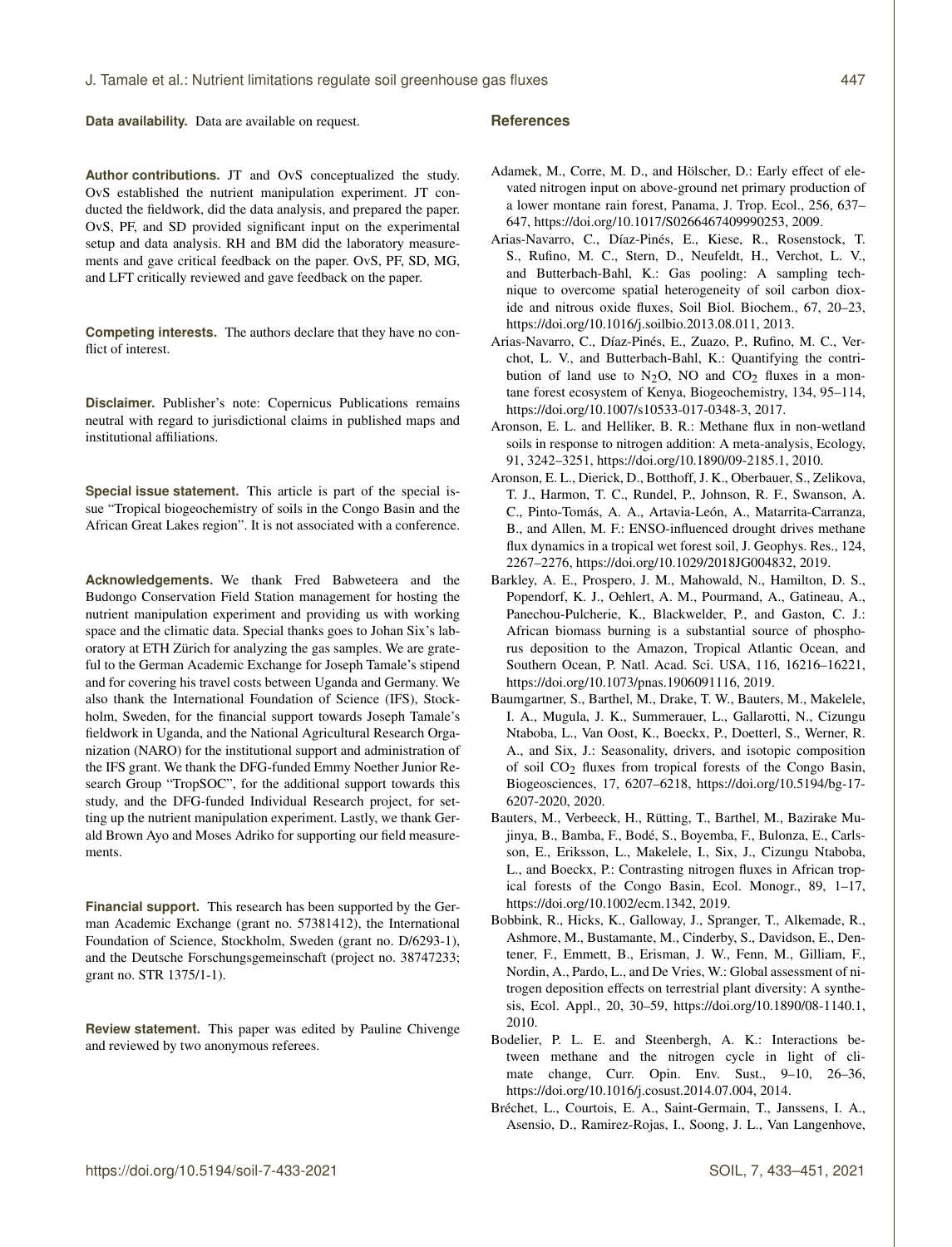L., Verbruggen, E., and Stahl, C.: Disentangling drought and nutrient effects on soil carbon dioxide and methane fluxes in a tropical forest, Frontiers in Environmental Sciences, 7, 180, https://doi.org[/10.3389/fenvs.2019.00180,](https://doi.org/10.3389/fenvs.2019.00180) 2019.

- Brune, A.: Symbiotic digestion of lignocellulose in termite guts, Nat. Rev. Microbiol., 12, 168–180, https://doi.org[/10.1038/nrmicro3182,](https://doi.org/10.1038/nrmicro3182) 2014.
- Burton, A. J., Pregitzer, K. S., Crawford, J. N., Zogg, G. P., and Zak, D. R.: Simulated chronic NO<sub>3</sub><sup>−</sup> deposition reduces soil respiration in northern hardwood forests, Glob. Change Biol., 10, 1080– 1091, https://doi.org[/10.1111/j.1365-2486.2004.00737.x,](https://doi.org/10.1111/j.1365-2486.2004.00737.x) 2004.
- Butterbach-Bahl, K., Kock, M., Willibald, G., Hewett, B., Buhagiar, S., Papen, H., and Kiese, R.: Temporal variations of fluxes of NO,  $NO<sub>2</sub>$ ,  $N<sub>2</sub>O$ ,  $CO<sub>2</sub>$ , and  $CH<sub>4</sub>$  in a tropical rain forest ecosystem, Global Biogeochem. Cy., 18, 1–11, https://doi.org[/10.1029/2004GB002243,](https://doi.org/10.1029/2004GB002243) 2004.
- Butterbach-Bahl, K., Kiese, R., and Liu, C.: Measurements of biosphere–atmosphere exchange of CH<sub>4</sub> in terrestrial ecosystems, Method. Enzymol., 495, 271–287, https://doi.org[/10.1016/B978-0-12-386905-0.00018-8,](https://doi.org/10.1016/B978-0-12-386905-0.00018-8) 2011.
- Cernusak, L. A., Winter, K., Dalling, J. W., Holtum, J. A., Jaramillo, C., Körner, C., Leakey, A. D., Norby, R. J., Poulter, B., Turner, B. L., and Wright, S. J.: Tropical forest responses to increasing atmospheric  $CO<sub>2</sub>$ : current knowledge and opportunities for future research. Funct. Plant Biol., 40, 531–551, https://doi.org[/10.1071/FP12309,](https://doi.org/10.1071/FP12309) 2013.
- Chen, D., Zhou, L., Rao, X., Lin, Y., and Fu, S.: Effects of root diameter and root nitrogen concentration on in situ root respiration among different seasons and tree species, Ecol. Res., 25, 983–993, https://doi.org[/10.1007/s11284-010-0722-2,](https://doi.org/10.1007/s11284-010-0722-2) 2010.
- Cleveland, C. C. and Townsend, A. R.: Nutrient additions to a tropical rain forest drive substantial soil carbon dioxide losses to the atmosphere, P. Natl. Acad. Sci. USA, 103, 10316–10321, https://doi.org[/10.1073/pnas.0600989103,](https://doi.org/10.1073/pnas.0600989103) 2006.
- Corre, M. D., Veldkamp, E., Arnold, J., and Wright, S. J.: Impact of elevated N input on soil N cycling and losses in old-growth lowland and montane forests in Panama. Ecology, 91, 1715–1729, https://doi.org[/10.1890/09-0274.1,](https://doi.org/10.1890/09-0274.1) 2010.
- Corre, M. D., Sueta, J. P., and Veldkamp, E.: Nitrogen-oxide emissions from tropical forest soils exposed to elevated nitrogen input strongly interact with rainfall quantity and seasonality, Biogeochemistry, 118, 103–120, https://doi.org[/10.1007/s10533-](https://doi.org/10.1007/s10533-013-9908-3) [013-9908-3,](https://doi.org/10.1007/s10533-013-9908-3) 2014.
- Cusack, D. F., Silver, W. L., Torn, M. S., Burton, S. D., and Firestone, M. K.: Changes in microbial community characteristics and soil organic matter with nitrogen additions in two tropical forests, Ecology, 92, 621–632, https://doi.org[/10.1890/10-](https://doi.org/10.1890/10-0459.1) [0459.1,](https://doi.org/10.1890/10-0459.1) 2011.
- Davidson, E. A., Keller, M., Erickson, H. E., Verchot, L. V., and Veldkamp, E.: Testing a conceptual model of soil emissions of nitrous and nitric oxides, Bioscience, 50, 667–680, https://doi.org[/10.1641/0006-](https://doi.org/10.1641/0006-3568(2000)050[0667:TACMOS]2.0.CO;2) [3568\(2000\)050\[0667:TACMOS\]2.0.CO;2,](https://doi.org/10.1641/0006-3568(2000)050[0667:TACMOS]2.0.CO;2) 2000.
- DeForest, J. L., Noormets, A., McNulty, S. G., Sun, G., Tenney, G., and Chen, J.: Phenophases alter the soil respiration-temperature relationship in an oak-dominated forest, Int. J. Biometeorol., 51, 135–144, https://doi.org[/10.1007/s00484-006-0046-7,](https://doi.org/10.1007/s00484-006-0046-7) 2006.
- Doetterl, S., Stevens, A., Six, J., Merckx, R., Oost, K. Van, Pinto, M. C., Casanova-Katny, A., Muñoz, C., Boudin, M., Venegas,

E. Z., and Boeckx, P.: Soil carbon storage controlled by interactions between geochemistry and climate, Nat. Geosci., 8, 780– 783, https://doi.org[/10.1038/NGEO2516,](https://doi.org/10.1038/NGEO2516) 2015.

- Du, E., Xia, N., and de Vries, W.: Effects of nitrogen deposition on growing-season soil methane sink across global forest biomes, Biogeosciences Discuss. [preprint], https://doi.org[/10.5194/bg-](https://doi.org/10.5194/bg-2019-29)[2019-29,](https://doi.org/10.5194/bg-2019-29) 2019.
- Dutaur, L. and Verchot, L. V.: A global inventory of the soil CH4 sink, Global Biogeochem. Cy., 21, 1–9, https://doi.org[/10.1029/2006GB002734,](https://doi.org/10.1029/2006GB002734) 2007.
- Eggeling, W. J.: Observations on the ecology of the Budongo rainforest, Uganda, J. Ecol., 34, 20–87, https://doi.org[/10.2307/2256760,](https://doi.org/10.2307/2256760) 1947.
- Fanin, N., Hättenschwiler, S., Schimann, H., and Fromin, N.: Interactive effects of C, N and P fertilization on soil microbial community structure and function in an Amazonian rain forest, Funct. Ecol., 29, 140–150, https://doi.org[/10.1111/1365-](https://doi.org/10.1111/1365-2435.12329) [2435.12329,](https://doi.org/10.1111/1365-2435.12329) 2015.
- Galloway, J., Dentener, F., Capone, D., Boyer, E., and Howarth, R.: Nitrogen cycles: past, present, and future, Biogeochemistry, 70, 153–226, https://doi.org[/10.1007/s10533-004-0370-0,](https://doi.org/10.1007/s10533-004-0370-0) 2004.
- Giglio, L., Csiszar, I., and Justice, C. O.: Global distribution and seasonality of active fires as observed with Terra and Aqua Moderate Resolution Imaging Spectroradiometers (MODIS) sensors, J. Geophys. Res., 111, G02016, https://doi.org[/10.1029/2005JG000142,](https://doi.org/10.1029/2005JG000142) 2006.
- Gray, N. D., McCann, C. M., Christgen, B., Ahammad, S. Z., Roberts, J. A., and Graham, D. W.: Soil geochemistry confines microbial abundances across an arctic landscape; implications for net carbon exchange with the atmosphere, Biogeochemistry, 120, 307–317, https://doi.org[/10.1007/s10533-014-9997-7,](https://doi.org/10.1007/s10533-014-9997-7) 2014.
- Gütlein, A., Gerschlauer, F., Kikoti, I., and Kiese, R.: Impacts of climate and land use on  $N_2O$  and CH<sub>4</sub> fluxes from tropical ecosystems in the Mt. Kilimanjaro region, Tanzania, Glob. Change Biol., 24, 1239–1255, https://doi.org[/10.1111/gcb.13944,](https://doi.org/10.1111/gcb.13944) 2018.
- Hall, S. J. and Matson P. A.: Nutrient status of tropical rain forests influences soil N dynamics after N additions. Ecol. Monogr., 73, 107–129, jstor.org/stable/3100077, 2003.
- Hashimoto, S., Tanaka, N., Suzuki, M., Inoue, A., Takizawa, H., Kosaka, I., Tanaka, K., Tantasirin, C., and Tangtham, N.: Soil respiration and soil  $CO<sub>2</sub>$  concentration in a tropical forest, Thailand, J. For. Res.-Jpn., 9, 75–79, https://doi.org[/10.1007/s10310-](https://doi.org/10.1007/s10310-003-0046-y) [003-0046-y,](https://doi.org/10.1007/s10310-003-0046-y) 2004.
- Hassler, E., Corre, M. D., Tjoa, A., Damris, M., Utami, S. R., and Veldkamp, E.: Soil fertility controls soil–atmosphere carbon dioxide and methane fluxes in a tropical landscape converted from lowland forest to rubber and oil palm plantations, Biogeosciences, 12, 5831–5852, https://doi.org[/10.5194/bg-12-](https://doi.org/10.5194/bg-12-5831-2015) [5831-2015,](https://doi.org/10.5194/bg-12-5831-2015) 2015.
- Hedin, L. O., Vitousek, P. M., and Matson, P. A.: Nutrient losses over four million years of tropical forest development, Ecology., 84, 2231–2255, https://doi.org[/10.1890/02-4066,](https://doi.org/10.1890/02-4066) 2003.
- Hicks, L. C., Meir, P., Nottingham, A. T., Reay, D. S., Stott, A. W., Salinas, N., and Whitaker, J.: Carbon and nitrogen inputs differentially affect priming of soil organic matter in tropical lowland and montane soils, Soil Biol. Biochem., 129, 212–222, https://doi.org[/10.1016/j.soilbio.2018.10.015,](https://doi.org/10.1016/j.soilbio.2018.10.015) 2019.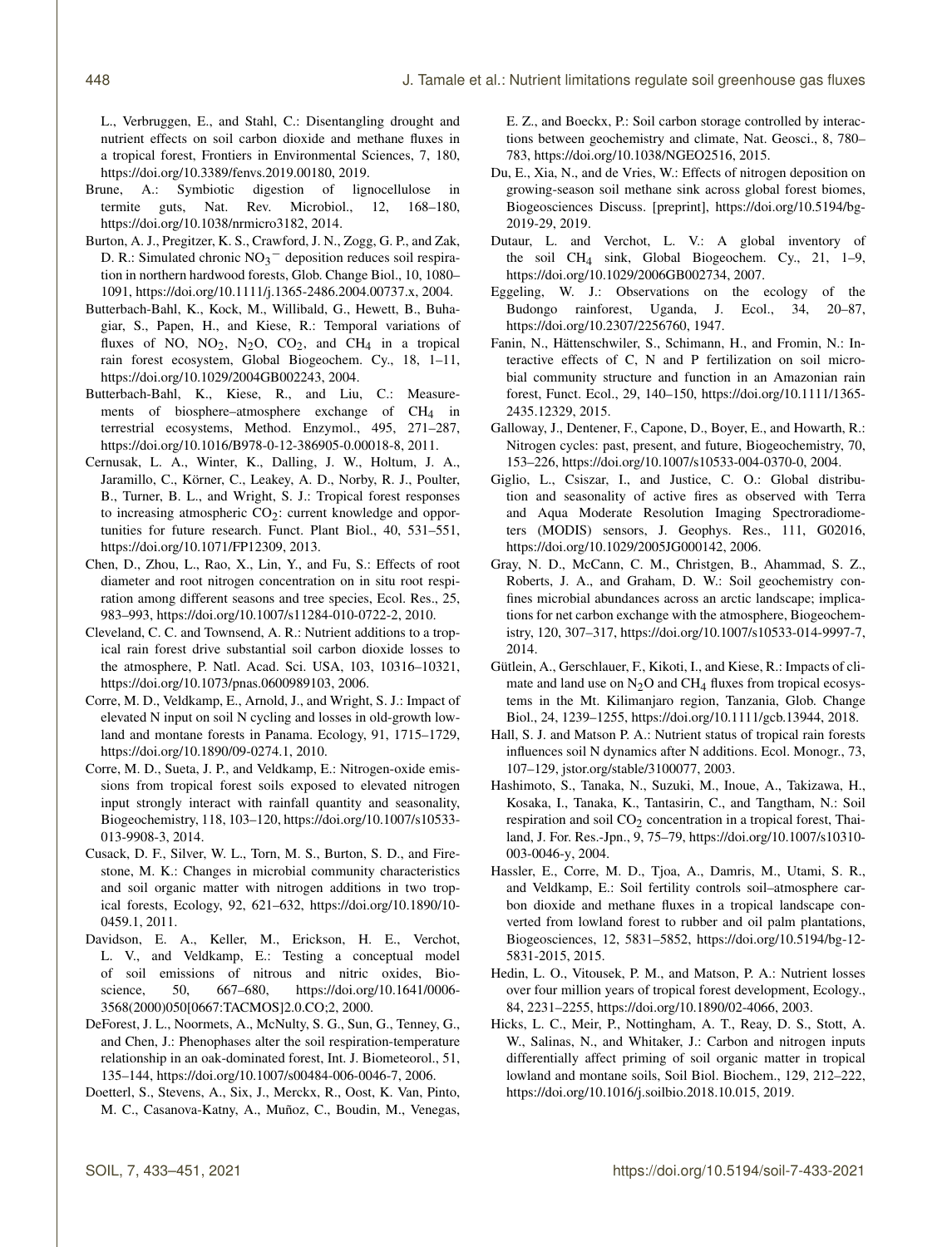- Hobbie, S. E. and Vitousek, P. M.: Nutrient limitation of decomposition in Hawaiian forests, Ecology, 81, 1867–1877, https://doi.org[/10.1890/0012-](https://doi.org/10.1890/0012-9658(2000)081[1867:NLODIH]2.0.CO;2) [9658\(2000\)081\[1867:NLODIH\]2.0.CO;2,](https://doi.org/10.1890/0012-9658(2000)081[1867:NLODIH]2.0.CO;2) 2000.
- Holland, E. A., Neff, J. C., Townsend, A. R., and McKeown, B.: Uncertainties in the temperature sensitivity of decomposition in tropical and subtropical ecosystems: Implications for models, Global Biogeochem. Cy., 14, 1137–1151, https://doi.org[/10.1029/2000GB001264,](https://doi.org/10.1029/2000GB001264) 2000.
- Iddris, N. A.-A., Corre, M. D., Yemefack, M., van Straaten, O., and Veldkamp, E.: Stem and soil nitrous oxide fluxes from rainforest and cacao agroforest on highly weathered soils in the Congo Basin, Biogeosciences, 17, 5377–5397, https://doi.org[/10.5194/bg-17-5377-2020,](https://doi.org/10.5194/bg-17-5377-2020) 2020.
- IUSS Working Group WRB: World reference base for soil resources 2014. International soil classification system for naming soils and creating legends for soil maps, FAO, Rome, Italy, 106, 2014.
- Jiang, X., Chen, H., Peng, C., Li, Y., He, Y., Chen, D., Lin, M., Hu, J., Ma, T., Liu, L., Liu, X., Xia, M., and Liu, Y.: Soil carbon dioxide fluxes from three forest types of the tropical montane rainforest on Hainan Island, China, Water Air Soil Poll., 227, 1– 14, https://doi.org[/10.1007/s11270-016-2904-1,](https://doi.org/10.1007/s11270-016-2904-1) 2016.
- Jobbágy, E. G. and Jackson, R. B.: The vertical distribution of soil organic carbon and its relation to climate and vegetation, Ecol. Appl., 10, 423–436, https://doi.org[/10.1890/1051-](https://doi.org/10.1890/1051-0761(2000)010[0423:TVDOSO]2.0.CO;2) [0761\(2000\)010\[0423:TVDOSO\]2.0.CO;2,](https://doi.org/10.1890/1051-0761(2000)010[0423:TVDOSO]2.0.CO;2) 2000.
- John, R., Dalling, J. W., Harms, K. E., Yavitt, J. B., Stallard, R. F., Mirabello, M., Hubbell, S. P., Valencia, R., Navarrete, H., Vallejo, M., and Foster, R. B.: Soil nutrients influence spatial distributions of tropical trees species, P. Natl. Acad. Sci. USA, 104, 864–869, https://doi.org[/10.1073/pnas.0604666104,](https://doi.org/10.1073/pnas.0604666104) 2007.
- Kaspari, M., Garcia, M. N., Harms, K. E., Santana, M., Wright, S. J., and Yavitt, J. B.: Multiple nutrients limit litterfall and decomposition in a tropical forest, Ecol. Lett., 11, 35–43, https://doi.org[/10.1111/j.1461-0248.2007.01124.x,](https://doi.org/10.1111/j.1461-0248.2007.01124.x) 2008.
- Koehler, B., Corre, M. D., Veldkamp, E., and Sueta, J. P.: Chronic nitrogen addition causes a reduction in soil carbon dioxide efflux during the high stem-growth period in a tropical montane forest but no response from a tropical lowland forest on a decadal time scale, Biogeosciences, 6, 2973–2983, https://doi.org[/10.5194/bg-](https://doi.org/10.5194/bg-6-2973-2009)[6-2973-2009,](https://doi.org/10.5194/bg-6-2973-2009) 2009a.
- Koehler, B., Corre, M. D., Veldkamp, E., Wullaert, H., and Wright, S. J.: Immediate and long-term nitrogen oxide emissions from tropical forest soils exposed to elevated nitrogen input, Glob. Change Biol., 15, 2049–2066, https://doi.org[/10.1111/j.1365-](https://doi.org/10.1111/j.1365-2486.2008.01826.x) [2486.2008.01826.x,](https://doi.org/10.1111/j.1365-2486.2008.01826.x) 2009b.
- Li, Y., Xu, M., and Zou, X.: Effects of nutrient additions on ecosystem carbon cycle in a Puerto Rican tropical wet forest, Glob. Change Biol., 12, 284–293, https://doi.org[/10.1111/j.1365-](https://doi.org/10.1111/j.1365-2486.2005.01096.x) [2486.2005.01096.x,](https://doi.org/10.1111/j.1365-2486.2005.01096.x) 2006.
- Li, Y., Sun, J., Tian, D., Wang, J., Ha, D., Qu, Y., Jing, G., and Niu, S.: Soil acid cations induced reduction in soil respiration under nitrogen enrichment and soil acidification, Sci. Total Environ., 615, 1535–1546, https://doi.org[/10.1016/j.scitotenv.2017.09.131,](https://doi.org/10.1016/j.scitotenv.2017.09.131) 2018.
- Lohse, K. A. and Matson, P.: Consequences of nitrogen additions for soil losses from wet tropical forests, Ecol. Appl., 15, 1629– 1648, https://doi.org[/10.1890/03-5421,](https://doi.org/10.1890/03-5421) 2005.
- Lukwago, W., Behangana, M., Mwavu, E. N., and Hughes, D. F.: Effects of selective timber harvest on amphibian species diversity in Budongo forest Reserve, Uganda, Forest Ecol. Manag., 458, 1–7, https://doi.org[/10.1016/j.foreco.2019.117809,](https://doi.org/10.1016/j.foreco.2019.117809) 2020.
- Ma, S., Chen, G., Tian, D., Du, E., Xiao, W., Jiang, L., Zhou, Z., Zhu, J., He, H., Zhu, B., and Fang, J.: Effects of seven-year nitrogen and phosphorus additions on soil microbial community structures and residues in a tropical forest in Hainan Island, China, Geoderma, 361, 114034, https://doi.org[/10.1016/j.geoderma.2019.114034,](https://doi.org/10.1016/j.geoderma.2019.114034) 2020.
- Malhi, Y. and Phillips, O. L.: Tropical forests and global atmospheric change: A synthesis, Philos. Tr. Roy. Soc. B, 359, 549– 555, https://doi.org[/10.1098/rstb.2003.1449,](https://doi.org/10.1098/rstb.2003.1449) 2004.
- Martinson, G. O., Corre, M. D., and Veldkamp, E.: Responses of nitrous oxide fluxes and soil nitrogen cycling to nutrient additions in montane forests along an elevation gradient in southern Ecuador, Biogeochemistry, 112, 625–636, https://doi.org[/10.1007/s10533-012-9753-9,](https://doi.org/10.1007/s10533-012-9753-9) 2013.
- Matson, A. L., Corre, M. D., and Veldkamp, E.: Nitrogen cycling in canopy soils of tropical montane forests responds rapidly to indirect N and P fertilization, Glob. Change Biol., 20, 3802–3813, https://doi.org[/10.1111/gcb.12668,](https://doi.org/10.1111/gcb.12668) 2014.
- Matson, A. L., Corre, M. D., Langs, K., and Veldkamp, E.: Soil trace gas fluxes along orthogonal precipitation and soil fertility gradients in tropical lowland forests of Panama, Biogeosciences, 14, 3509–3524, https://doi.org[/10.5194/bg-14-3509-2017,](https://doi.org/10.5194/bg-14-3509-2017) 2017.
- McGroddy, M. E., Baisden, W. T., and Hedin, L. O.: Stoichiometry of hydrological C, N, and P losses across climate and geology: An envionmental matrix approach across New Zealand primary forests, Global Biogeochem. Cy., 22, 1–14, https://doi.org[/10.1029/2007GB003005,](https://doi.org/10.1029/2007GB003005) 2008.
- Mori, T., Ohta, S., Ishizuka, S., Konda, R., Wicaksono, A., Heriyanto, J., and Hardjono, A.: Effects of phosphorus addition on  $N_2O$  and NO emissions from soils of an Acacia mangium plantation, Soil Sci. Plant Nutr., 56, 782–788, https://doi.org[/10.1111/j.1747-0765.2010.00501.x,](https://doi.org/10.1111/j.1747-0765.2010.00501.x) 2010.
- Mori, T., Ohta, S., Ishizuka, S., Konda, R., Wicaksono, A., Heriyanto, J., and Hardjono, A.: Effects of phosphorus application on root respiration and heterotrophic microbial respiration in Acacia mangium plantation soil, Tropics, 22, 113–118, https://doi.org[/10.3759/tropics.22.113,](https://doi.org/10.3759/tropics.22.113) 2013.
- Mori, T., Wachrinrat, C., Staporn, D., Meunpong, P., Suebsai, W., Matsubara, K., Boonsri, K., Lumban, W., Kuawong, M., Phukdee, T., Srifai, J., and Boonman, K.: Effects of phosphorus addition on nitrogen cycle and fluxes of  $N<sub>2</sub>O$  and CH<sub>4</sub> in tropical tree plantation soils in Thailand, Agr. Nat. Res., 51, 91–95, https://doi.org[/10.1016/j.anres.2016.03.002,](https://doi.org/10.1016/j.anres.2016.03.002) 2017.
- Mori, T., Lu, X., Aoyagi, R., and Mo, J.: Reconsidering the phosphorus limitation of soil microbial activity in tropical forests, Funct. Ecol., 32, 1145–1154, https://doi.org[/10.1111/1365-](https://doi.org/10.1111/1365-2435.13043) [2435.13043,](https://doi.org/10.1111/1365-2435.13043) 2018.
- Mosier, A., Wassmann, R., Verchot, L., King, J., and Palm, C.: Methane and nitrogen oxide fluxes in tropical agricultural soils: Sources, sinks and mechanisms, Environ. Dev. Sustain., 6, 11–49, https://doi.org[/10.1023/B:ENVI.0000003627.43162.ae,](https://doi.org/10.1023/B:ENVI.0000003627.43162.ae) 2004.
- Müller, A. K., Matson, A. L., Corre, M. D., and Veldkamp, E.: Soil  $N<sub>2</sub>O$  fluxes along an elevation gradient of tropical montane forests under experimental nitro-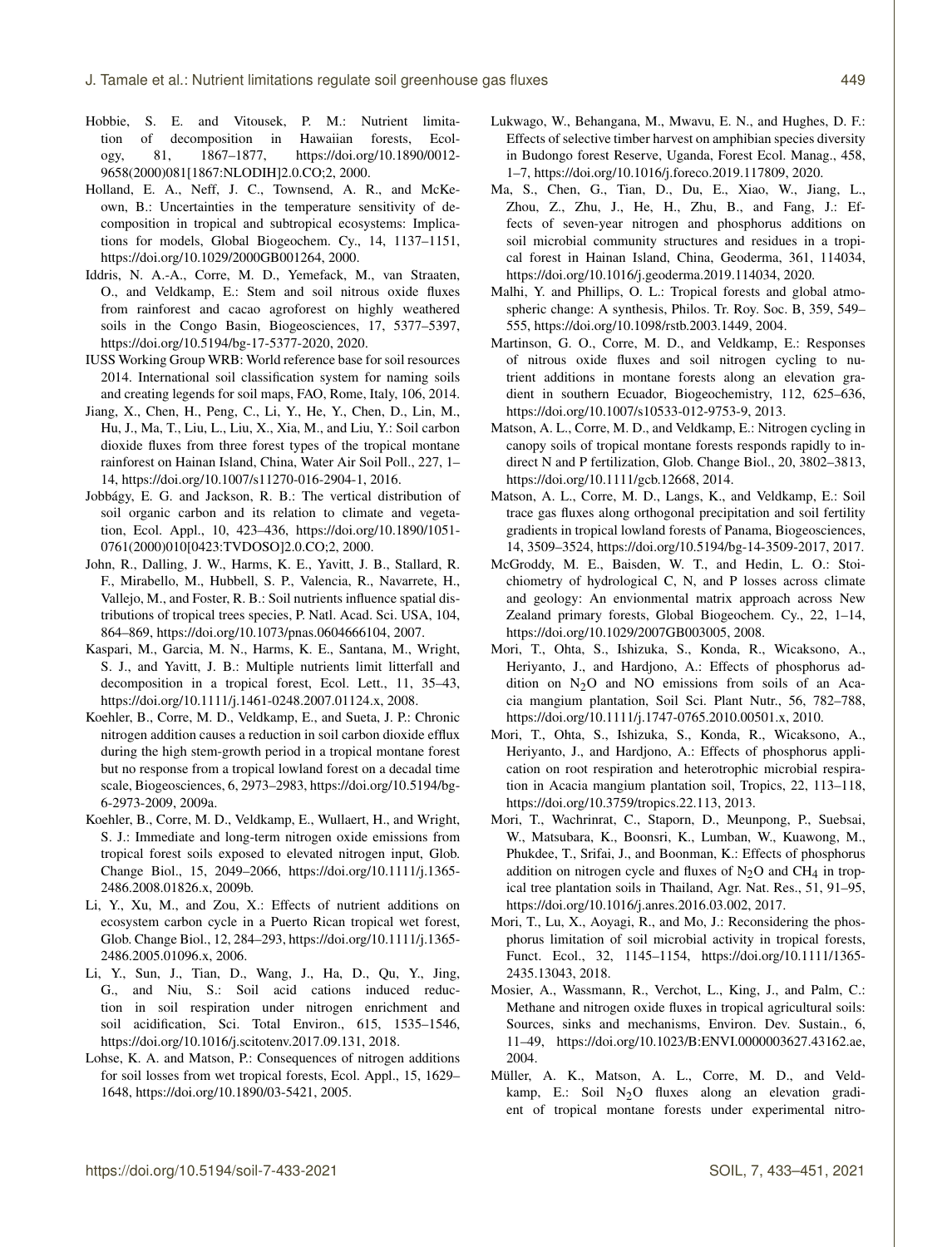gen and phosphorus addition, Front. Earth Sci., 3, 66, https://doi.org[/10.3389/feart.2015.00066,](https://doi.org/10.3389/feart.2015.00066) 2015.

- Nauer, P. A., Hutley, L. B., and Arndt, S. K.: Termite mounds mitigate half of termite methane emissions, P. Natl. Acad. Sci. USA, 115, 13306–13311, https://doi.org[/10.1073/pnas.1809790115,](https://doi.org/10.1073/pnas.1809790115) 2018.
- Nottingham, A. T., Whitaker, J., Turner, B. L., Salinas, N., Zimmermann, M., Malhi, Y., and Meir, P.: Climate Warming and Soil Carbon in Tropical Forests: Insights from an Elevation Gradient in the Peruvian Andes, Bioscience, 65, 906–921, https://doi.org[/10.1093/biosci/biv109,](https://doi.org/10.1093/biosci/biv109) 2015.
- Oertel, C., Matschullat, J., Zurba, K., Zimmermann, F., and Erasmi, S.: Greenhouse gas emissions from soils – A review, Chemie der Erde, 76, 327–352, https://doi.org[/10.1016/j.chemer.2016.04.002,](https://doi.org/10.1016/j.chemer.2016.04.002) 2016.
- Pavelka, M., Acosta, M., Kiese, R., Altimir, N., Brümmer, C., Crill, P., Darenova, E., Fuß, R., Gielen, B., Graf, A., and Klemedtsson, L.: Standardization of chamber technique for  $CO<sub>2</sub>$ ,  $N<sub>2</sub>O$  and CH<sub>4</sub> fluxes measurements from terrestrial ecosystems, Int. Agrophys., 32, 569–587, https://doi.org[/10.1515/intag-2017-](https://doi.org/10.1515/intag-2017-0045) [0045,](https://doi.org/10.1515/intag-2017-0045) 2018.
- Pendall, E., Schwendenmann, L., Rahn, T., Miller, J. B., Tans, P. P., and White, J. W. C.: Land use and season affect fluxes of  $CO<sub>2</sub>$ , CH<sub>4</sub>, CO, N<sub>2</sub>O and H<sub>2</sub> and isotopic source signatures in Panama: Evidence from nocturnal boundary layer profiles, Glob. Change Biol., 16, 2721–2736, https://doi.org[/10.1111/j.1365-](https://doi.org/10.1111/j.1365-2486.2010.02199.x) [2486.2010.02199.x,](https://doi.org/10.1111/j.1365-2486.2010.02199.x) 2010.
- R Development Core Team: a language and environment for statistical computing, R Foundation for Statistical Computing, Vienna, Austria, 2019.
- Roberts, G., Wooster, M. J., and Lagoudakis, E.: Annual and diurnal african biomass burning temporal dynamics, Biogeosciences, 6, 849–866, https://doi.org[/10.5194/bg-6-849-2009,](https://doi.org/10.5194/bg-6-849-2009) 2009.
- Saatchi, S. S., Harris, N. L., Brown, S., Lefsky, M., Mitchard, E. T. A., Salas, W., Zutta, B. R., Buermann, W., Lewis, S. L., Hagen, S., Petrova, S., White, L., Silman, M., and Morel, A.: Benchmark map of forest carbon stocks in tropical regions across three continents, P. Natl. Acad. Sci. USA, 108, 9899– 9904, https://doi.org[/10.1073/pnas.1019576108,](https://doi.org/10.1073/pnas.1019576108) 2011.
- Seghers, D., Top, E. M., Reheul, D., Bulcke, R., Boeckx, P., Verstraete, W., and Siciliano, S. D.: Long-term effects of mineral versus organic fertilizers on activity and structure of the methanotrophic community in agricultural soils, Environ. Microbiol., 5, 867–877, https://doi.org[/10.1046/j.1462-2920.2003.00477.x,](https://doi.org/10.1046/j.1462-2920.2003.00477.x) 2003.
- Sjögersten, S., Aplin, P., Gauci, V., Peacock, M., Siegenthaler, A., and Turner, B. L.: Temperature response of ex-situ greenhouse gas emissions from tropical peatlands: Interactions between forest type and peat moisture conditions, Geoderma, 324, 47–55, https://doi.org[/10.1016/j.geoderma.2018.02.029,](https://doi.org/10.1016/j.geoderma.2018.02.029) 2018.
- Soong, J. L., Marañon-Jimenez, S., Cotrufo, M. F., Boeckx, P., Bodé, S., Guenet, B., Peñuelas, J., Richter, A., Stahl, C., Verbruggen, E., and Janssens, I. A.: Soil microbial CNP and respiration responses to organic matter and nutrient additions: Evidence from a tropical soil incubation, Soil Biol. Biochem., 122, 141– 149, https://doi.org[/10.1016/j.soilbio.2018.04.011,](https://doi.org/10.1016/j.soilbio.2018.04.011) 2018.
- Sousa Neto, E., Carmo, J. B., Keller, M., Martins, S. C., Alves, L. F., Vieira, S. A., Piccolo, M. C., Camargo, P., Couto, H. T. Z., Joly, C. A., and Martinelli, L. A.: Soil-atmosphere exchange of nitrous

oxide, methane and carbon dioxide in a gradient of elevation in the coastal Brazilian Atlantic forest, Biogeosciences, 8, 733–742, https://doi.org[/10.5194/bg-8-733-2011,](https://doi.org/10.5194/bg-8-733-2011) 2011.

- Tamatamah, R. A., Hecky, R. E., and Duthie, H. C.: The atmospheric deposition of phosphorus in Lake Victoria (East Africa), Biogeochemistry, 73, 325–344, https://doi.org[/10.1007/s10533-](https://doi.org/10.1007/s10533-004-0196-9) [004-0196-9,](https://doi.org/10.1007/s10533-004-0196-9) 2005.
- Tanner, E. V. J., Vltousek, P. M., and Cuevas, E.: Experimental investigation of nutrient limitation of forest growth on wet tropical mountains, Ecology, 79, 10–22, https://doi.org[/10.1890/0012-](https://doi.org/10.1890/0012-9658(1998)079[0010:EIONLO]2.0.CO;2) [9658\(1998\)079\[0010:EIONLO\]2.0.CO;2,](https://doi.org/10.1890/0012-9658(1998)079[0010:EIONLO]2.0.CO;2) 1998.
- Townsend, A. R., Vitousek, P. M., and Trumbore, S. E.: Soil organic matter dynamics along gradients in temperature and land use on the island of Hawaii, Ecology, 76, 721–733, https://doi.org[/10.2307/1939339,](https://doi.org/10.2307/1939339) 1995.
- van Straaten, H. P.: Präkambrium und junges Western Rift im Bunyoro Distrikt, NW- Uganda (Ostafrika), in: Geologisches Jahrbuch, Reihe B, Heft 18. Hannover, Schweizerbart Science Publishers, 1976.
- van Straaten, O., Veldkamp, E., and Corre, M. D.: Simulated drought reduces soil  $CO<sub>2</sub>$  efflux and production in a tropical forest in Sulawesi, Indonesia, Ecosphere, 2, 1–22, https://doi.org[/10.1890/es11-00079.1,](https://doi.org/10.1890/es11-00079.1) 2011.
- Veber, G., Kull, A., Villa, J. A., Maddison, M., Paal, J., Oja, T., Iturraspe, R., Pärn, J., Teemusk, A., and Mander, Ü.: Greenhouse gas emissions in natural and managed peatlands of America: Case studies along a latitudinal gradient, Ecol. Eng.,114, 34–45, https://doi.org[/10.1016/j.ecoleng.2017.06.068,](https://doi.org/10.1016/j.ecoleng.2017.06.068) 2018.
- Veldkamp, E., Koehler, B., and Corre, M. D.: Indications of nitrogen-limited methane uptake in tropical forest soils, Biogeosciences, 10, 5367–5379, https://doi.org[/10.5194/bg-10-5367-](https://doi.org/10.5194/bg-10-5367-2013) [2013,](https://doi.org/10.5194/bg-10-5367-2013) 2013.
- Verchot, L. V., Dannenmann, M., Kengdo, S. K., Njine-Bememba, C. B., Rufino, M. C., Sonwa, D. J., and Tejedor, J.: Land-use change and Biogeochemical controls of soil  $CO<sub>2</sub>$ , N<sub>2</sub>O and CH4 fluxes in Cameroonian forest landscapes, J. Integr. Environ. Sci., 17, 1–23, https://doi.org[/10.1080/1943815X.2020.1779092,](https://doi.org/10.1080/1943815X.2020.1779092) 2020.
- Wang, C. K. and Yang J. Y.: Rhizospheric and heterotrophic components of soil respiration in six Chinese temperate forests. Glob. Change Biol., 13, 123–131, https://doi.org[/10.1111/j.1365-](https://doi.org/10.1111/j.1365-2486.2006.01291.x) [2486.2006.01291.x,](https://doi.org/10.1111/j.1365-2486.2006.01291.x) 2007.
- Wang, Z., Zhang, X., Liu, L., Cheng, M., and Xu, J.: Spatial and seasonal patterns of atmospheric nitrogen deposition in North China, Atmos. Sci. Lett., 13, 188–194, https://doi.org[/10.1080/16742834.2019.1701385,](https://doi.org/10.1080/16742834.2019.1701385) 2020.
- Wanyama, I., Pelster, D. E., Butterbach-Bahl, K., Verchot, L. V., Martius, C., and Rufino, M. C.: Soil carbon dioxide and methane fluxes from forests and other land use types in an African tropical montane region, Biogeochemistry, 143, 171– 190, https://doi.org[/10.1007/s10533-019-00555-8,](https://doi.org/10.1007/s10533-019-00555-8) 2019.
- Wei, Z., Jiangming, M., Yunting, F., Xiankai, L., and Hui, W.: Effects of nitrogen deposition on the greenhouse gas fluxes from forest soils, Acta Ecologica Sinica, 28, 2309–2319, https://doi.org[/10.1016/S1872-2032\(08\)60047-5,](https://doi.org/10.1016/S1872-2032(08)60047-5) 2008.
- Wolf, K., Veldkamp, E., Homeier, J., and Martinson, G. O.: Nitrogen availability links forest productivity, soil nitrous oxide and nitric oxide fluxes of a tropical montane forest